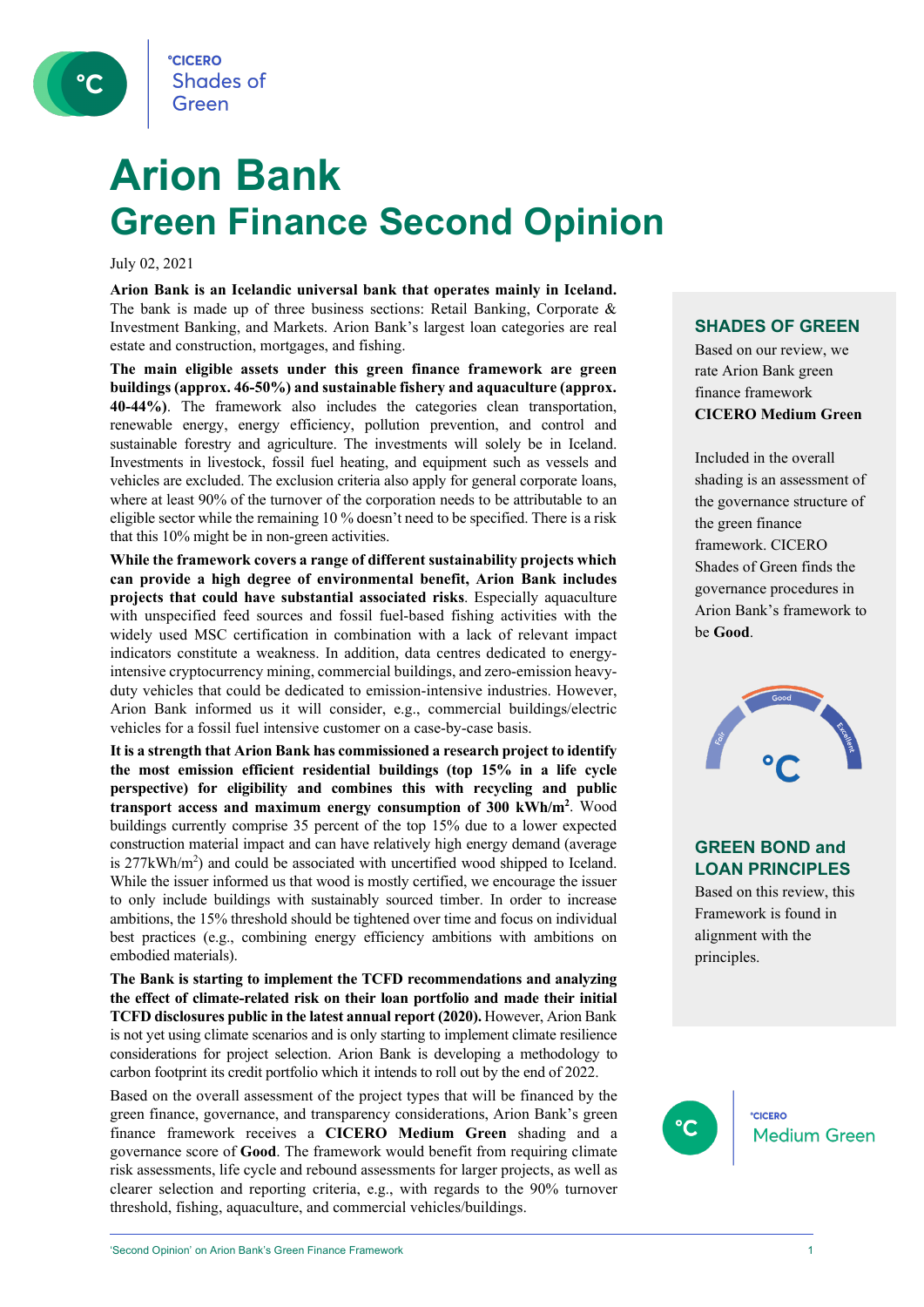

## **Contents**

| 1              |                                                                                                                   |                |
|----------------|-------------------------------------------------------------------------------------------------------------------|----------------|
|                |                                                                                                                   |                |
| $\overline{2}$ | Brief description of Arion Bank's green finance framework and related policies ____________________               | $\overline{4}$ |
|                |                                                                                                                   |                |
|                |                                                                                                                   |                |
|                |                                                                                                                   |                |
|                |                                                                                                                   |                |
|                |                                                                                                                   |                |
| 3              |                                                                                                                   |                |
|                |                                                                                                                   |                |
|                |                                                                                                                   |                |
|                |                                                                                                                   |                |
|                |                                                                                                                   |                |
|                |                                                                                                                   |                |
|                |                                                                                                                   |                |
|                |                                                                                                                   |                |
|                | <b>Appendix 1:</b> Referenced Documents List <b>Example 2018</b> 2019 12:30 Appendix 1: Referenced Documents List | 19             |
|                | <b>Appendix 2:</b> About CICERO Shades of Green                                                                   | 20             |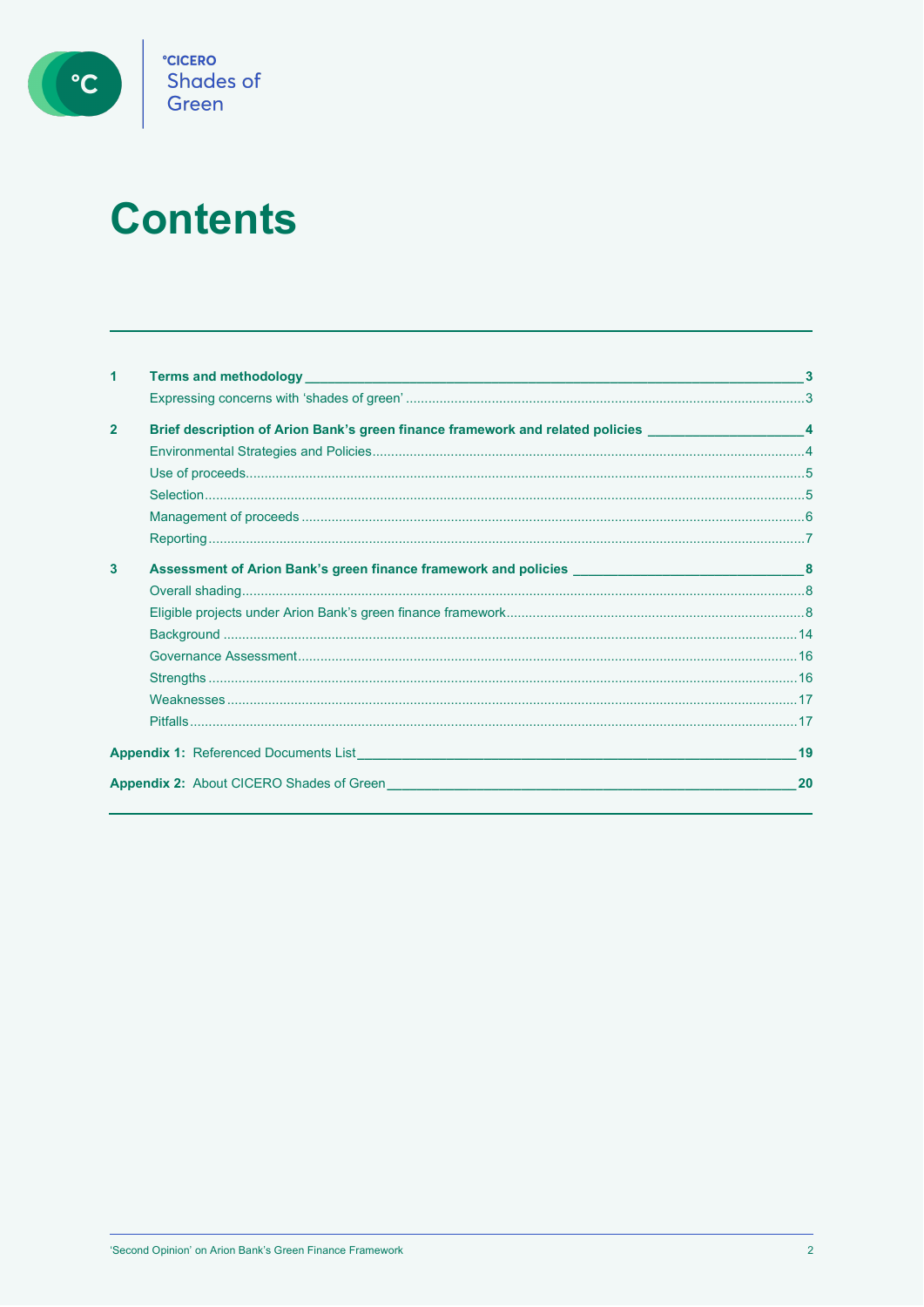### **1 Terms and methodology**

This note provides CICERO Shades of Green's (CICERO Green) second opinion of the client's framework dated June 2021**.** This second opinion remains relevant to all green bonds, loans, commercial papers, repurchase agreements, and deposits issued under this framework for the duration of three years from publication of this second opinion, as long as the framework remains unchanged. Any amendments or updates to the framework require a revised second opinion. CICERO Green encourages the client to make this second opinion publicly available. If any part of the second opinion is quoted, the full report must be made available.

The second opinion is based on a review of the framework and documentation of the client's policies and processes, as well as information gathered during meetings, teleconferences and email correspondence.

#### **Expressing concerns with 'shades of green'**

CICERO Green second opinions are graded dark green, medium green or light green, reflecting a broad, qualitative review of the climate and environmental risks and ambitions. The shading methodology aims to provide transparency to investors that seek to understand and act upon potential exposure to climate risks and impacts. Investments in all shades of green projects are necessary in order to successfully implement the ambition of the Paris agreement. The shades are intended to communicate the following:

### **CICERO Shades of Green**



Dark green is allocated to projects and solutions that correspond to the long-term vision of a low carbon and climate resilient future. Fossil-fueled technologies that lock in long-term emissions do not qualify for financing. Ideally, exposure to transitional and physical climate risk is considered or mitigated.



Medium green is allocated to projects and solutions that represent steps towards the long-term vision, but are not quite there yet. Fossil-fueled technologies that lock in longterm emissions do not qualify for financing. Physical and transition climate risks might be considered.

Light green is allocated to projects and solutions that are climate friendly but do not represent or contribute to the long-term vision. These represent necessary and potentially significant

short-term GHG emission reductions, but need to be managed to avoid extension of

equipment lifetime that can lock-in fossil fuel elements. Projects may be exposed to the

physical and transitional climate risk without appropriate strategies in place to protect them.



Examples

Bridging technologies such as plug-in hybrid buses

Wind energy projects with a strong

integrates environmental concerns

governance structure that

Efficiency investments for fossil fuel technologies where clean alternatives are not available

Sound governance and transparency processes facilitate delivery of the client's climate and environmental ambitions laid out in the framework. Hence, key governance aspects that can influence the implementation of the green bond are carefully considered and reflected in the overall shading. CICERO Green considers four factors in its review of the client's governance processes: 1) the policies and goals of relevance to the green finance framework; 2) the selection process used to identify and approve eligible projects under the framework, 3) the management of proceeds and 4) the reporting on the projects to investors. Based on these factors, we assign an overall governance grade: Fair, Good or Excellent. Please note this is not a substitute for a full evaluation of the governance of the issuing institution, and does not cover, e.g., corruption.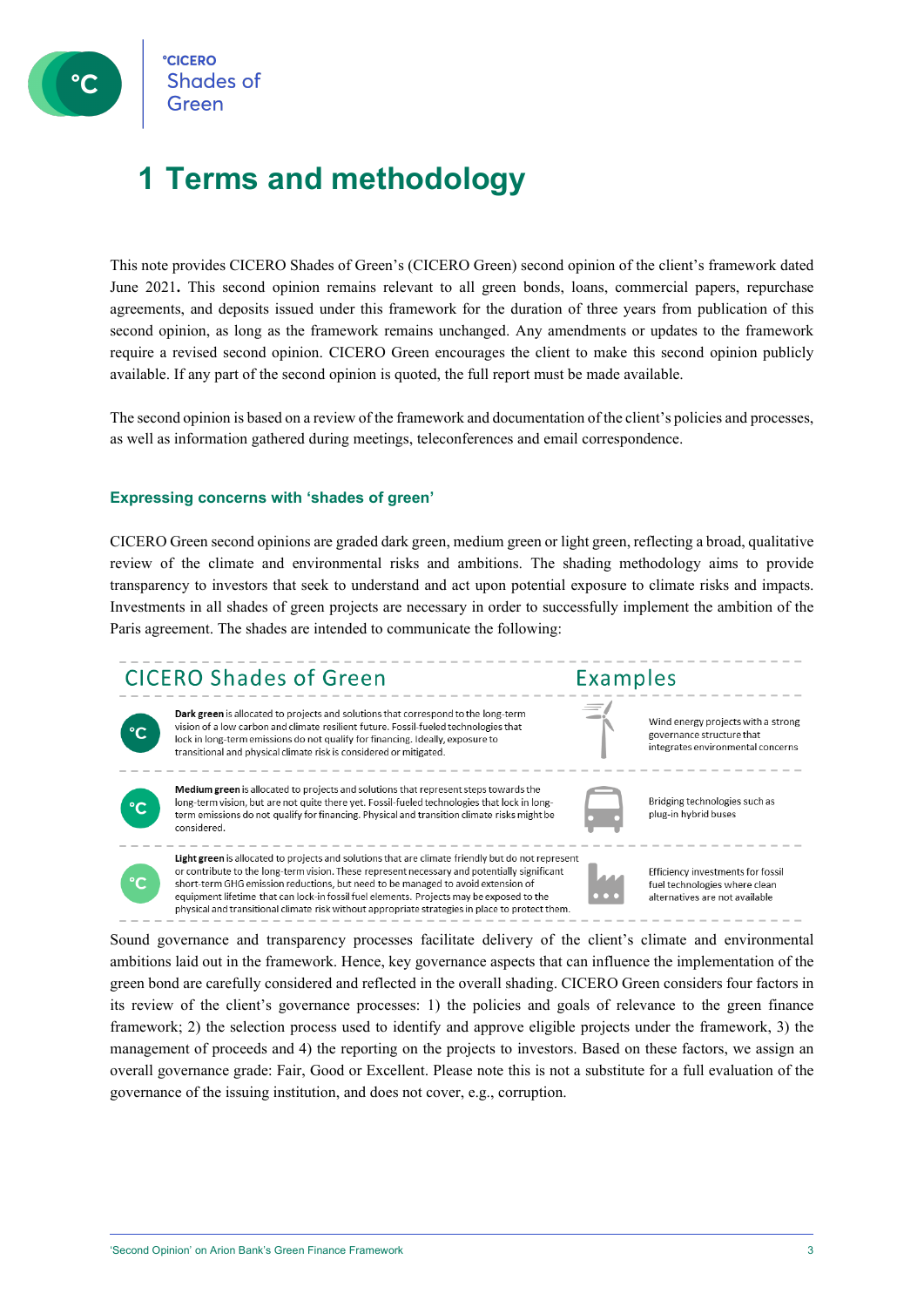### **2 Brief description of Arion Bank's green finance framework and related policies**

Arion Bank is an Icelandic universal bank founded in 2008. Arion Bank is listed on the main lists of Nasdaq Iceland and Nasdaq Stockholm and has numerous locations throughout Iceland. Arion Bank is made up of three business sections: Retail Banking, Corporate & Investment Banking, and Markets. A significant part of Arion Bank's assets comprises of loans to companies/individuals: individuals (52%), real estate and construction (15%) and fisheries (10%). This, along with their subsidiaries in the fund management (Stefnir) and insurance sectors (Vörður) bring Arion Bank a broad revenue base. Their loan portfolio is well diversified which distributes their risk.

Arion Bank operates in Iceland, but also provides services to companies linked to the seafood sector in Europe and North America.

#### **Environmental Strategies and Policies**

Arion Bank recognises its role in acting as a role model in sustainable business practices and this is reflected in their high ESG ratings as well as their sustainability commitments. For example, Arion Bank has developed a methodology to assess investments in listed companies in its portfolio against ESG criteria. It also has differentiated lending terms for specific eco-friendly activities (Eco-friendly vehicles, green mortgages, and a green deposit account) and is developing a methodology to carbon footprint its credit portfolio which it intends to roll out by the end of 2022.

Arion Bank has a Sustainability policy and an Environment and Climate Policy. Their Environment and Climate Policy sets the goal for reducing their footprint by 2030 by at least 40% of their own operations (2015 baseline year) to align with the Paris Climate Agreement and this is restated in their Sustainability Report (2020) and Green Finance Framework. It also sets out its commitment to supplier sustainability, requiring its suppliers to account for their environmental and climate impacts and to strongly weigh this in decision making. According to the issuer, this requirement applies to all suppliers with the budget over ISK 1 million (e.g., suppliers of software, advisory services, and IT services and hardware). Arion Bank also carbon offsets all of their Scope 1 and Scope 2 emissions and partially Scope 3 emissions (emissions from flights, taxi, waste and employee commuting) using Kolviður, Iceland carbon fund. From 2020 onwards, Arion Bank is in the process of evaluating its loan portfolio against green criteria, developing a policy for specific sectors, and collecting data from main suppliers about their climate and environmental policies and performance by the end of 2020. Arion Bank will then set Paris-aligned targets for its loan portfolio related to its green criteria. According to the issuer, Arion Bank is starting to implement the TCFD recommendations and analyzing the effect of climate-related risk on their loan portfolio. The initial TCFD disclosures were made in Arion Bank's 2020 annual report. These disclosures only included first steps. Arion Bank aims to develop its TCFD disclosure further in its next annual report in 2021.

In its Annual Sustainability Report (non-financial information), Arion Bank reports on Scope 1, 2 and partly Scope 3 emissions, as well as (unverified) carbon offsets, and other environment key performance indicators since 2015. Arion Bank also reports according to the GRI Core, using also the ESG reporting guide for the Nasdaq Nordic and Baltic exchanges and the 10 principles of the UN Global Compact as a reference.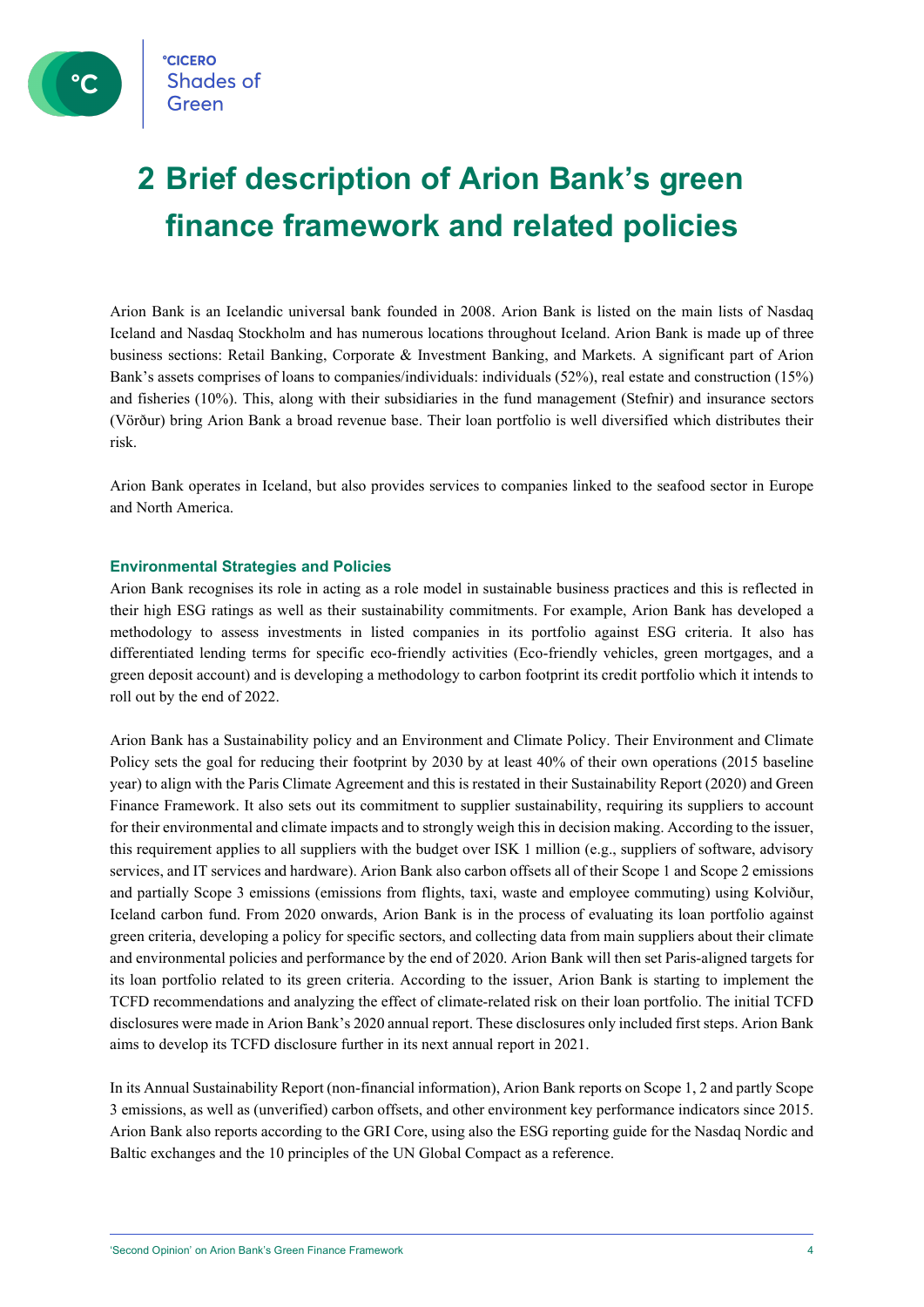eccero<br>Shades of **CICERO** 

At Arion Bank, environmental risk is headed by a team which includes the CEO and other managers. Arion Bank has been a signatory to the Principles for Responsible Investment (UN PRI) since 2017, the UN Environment Programme Finance Initiative (UNEP FI) and the UN Principles for Responsible Banking (UN PRB) since 2019, which are aligned with SDG and Paris Climate Agreement. Furthermore, it is aligned with numerous other networks and has been active locally as one of the founding members of a joint business and government forum on climate issues and green solutions, Green by Iceland since 2019.

#### **Use of proceeds**

Arion Bank will issue 'Green Financing Instruments', which include, but are not limited to (Covered) Bonds, Loans, Commercial Papers ('CPs'), Repurchase Agreements ('Repos') and Deposits. The proceeds of Arion Bank Green Financing Instrument will be used to finance or re-finance loans and investments which support the transition to a low-carbon economy and the SDGs. Arion Bank strives to reach full allocation of proceeds within one year after each issuance. In the case of general corporate loans, at least 90% of the turnover of the corporation needs to be attributable to Eligible Sectors and fulfil the respective requirements.

The main eligible assets under this green finance framework are expected to be mainly green buildings (approx. 46-50%) and sustainable fishery and aquaculture (approx. 40-43%). Other categories include clean transportation, energy efficiency, pollution prevention and control as well as renewable energy, energy efficiency and sustainable forestry and agriculture. Arion Bank informed us that all investments are expected to be in Iceland.

In green buildings; sustainable fishery and aquaculture; sustainable forestry and agriculture; and eco-efficient and circular economy adapted products, production technologies and processes, Arion Bank's framework utilises various standards, such as the Verra VCS, Gold Standard, FSC, PEFC, MSC, ASC, and Nordic Swan Ecolabel. In terms of the EU taxonomy, Arion Bank is carefully monitoring the developments and will take them into account when feasible. However, full application is not envisaged.

Arion Bank specifically excludes from Eligible Assets unfunded and non-performing exposures and loans to business or projects in the following areas: fossil fuel related energy generation and related infrastructure; environmentally negative resource extraction (such as metals, mining, rare-earth elements or fossil fuels); nuclear and nuclear related technologies; weapons, alcohol, tobacco, gambling, and adult entertainment; deforestation and degradation of forests; operations which practice shark finning or trade in shark fin products; operations which practice drift net fishing or deep sea bottom trawling where prohibited; fishing with the use of explosives or cyanide; and illegal unreported and unregulated fishing, or use of vessels known to have conducted such unreported and unregulated fishing.

#### **Selection**

The selection process is a key governance factor to consider in CICERO Green's assessment. CICERO Green typically looks at how climate and environmental considerations are considered when evaluating whether projects can qualify for green finance funding. The broader the project categories, the more importance CICERO Green places on the governance process.

Eligible assets are pre-screened by the respective business units for inclusion in the Green Asset Pool according to the criteria set out in the GFF. The Green Asset Pool is then reviewed to confirm compliance by the Green Financing Committee (GFC) on a quarterly basis. An external reviewer evaluates the Green Asset Pool annually prior to the publication of the Green Financing Report. The Green Financing Committee will then vote on any issues raised by the reviewer (if any), which can lead to the exclusion of the respective assets from the Green Asset Pool. The reviewed Green Financing Report stating among others the allocation at the cut-off date will be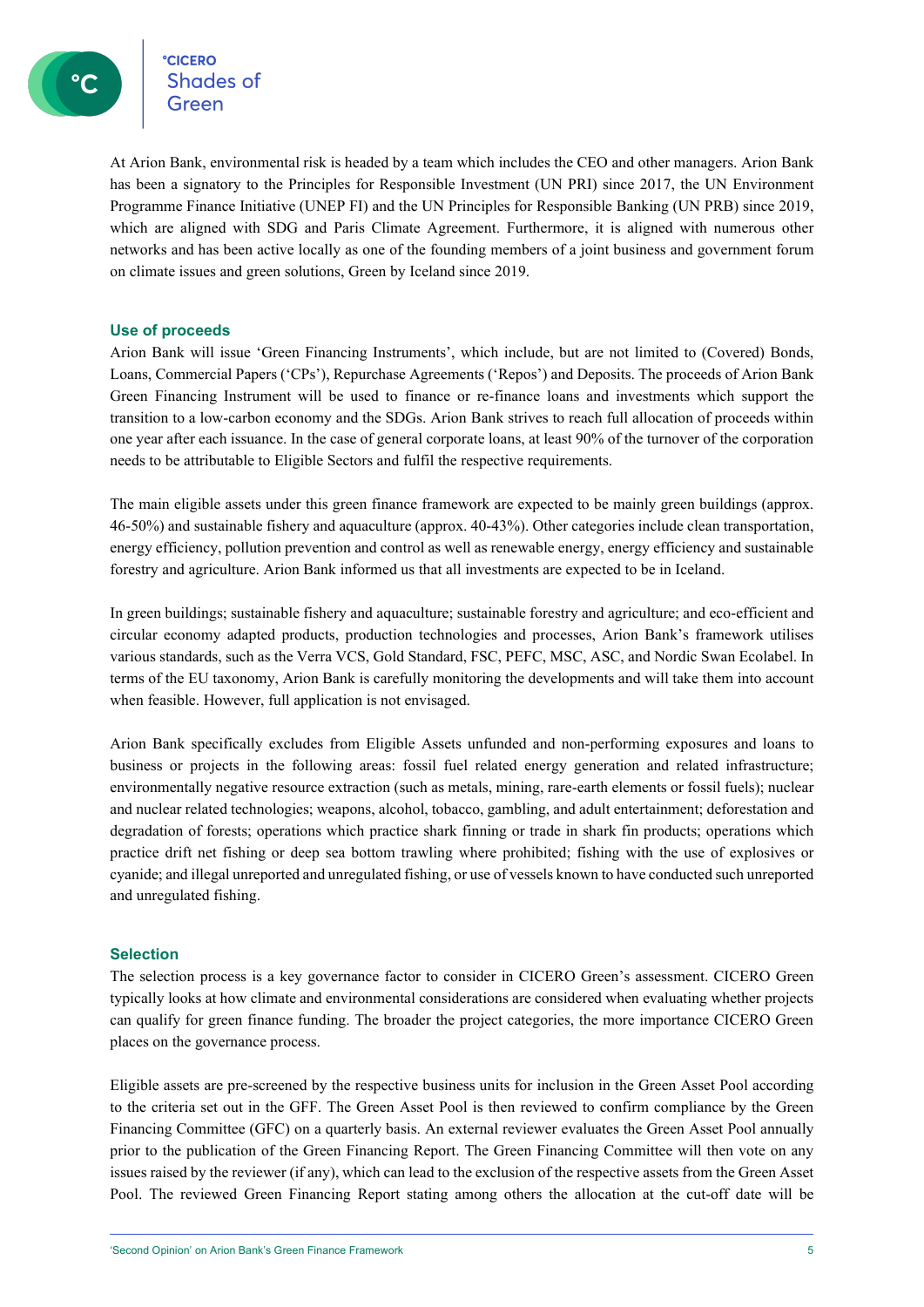**CICERO**<br>Shades of

published annually on Arion Bank's website. In addition to voting on the Green Asset Pool, the GFC also performs quarterly monitoring and managing of the Green Asset Pool and corresponding Green Finance Instruments; follows developments in Green Financing instruments and the market and approve updates to the GBF accordingly. -Driving forward changes with regards to loan documentation and/or policies in connection with the asset identification process under this Framework the GFC is made up of representatives from various units, including the Group Sustainability Office, Treasury, Investor relations, relevant business units and the bank's risk function. While the GCF does not necessarily include environmental or climate science background, according to the issuer, it will include someone knowledgeable about climate and environmental issues. The GFC votes unanimously.

The screening criteria, as set out in the GFF, include life cycle assessment and supply chain consideration when this is implicit in the standards that are used as criteria (e.g., Green Building category, Nordic Swan Ecolabel uses LCA). However, these issues are not covered by every standard listed. Furthermore, life cycle impacts are accounted for explicitly as a part of the thresholds for renewable energy. In the case of general corporate loans, a company will be eligible for green corporate loans if at least 90% of its turnover is attributable to Eligible Sectors and fulfils the respective requirements.

The issuer will also increase their level of client engagement by asking for more in-depth information from companies that qualify for a green loan. These changes will be reflected in loan documents and include, but are not limited to:

- Development in oil consumption from fishing vessels
- Revenue per fish type
- Feed sourcing policies
- Yearly PUE

#### **Management of proceeds**

CICERO Green finds the management of proceeds of Arion Bank to be in accordance with the Green Bond Principles. Arion Bank manages the proceeds of any Green Financing Instrument on a portfolio basis, meaning that the amount corresponding to the net proceeds of any Green Financing Instrument outstanding will be used to finance Arion Bank's Green Asset Pool. The net proceeds will be placed in the general funding accounts and earmarked for allocation only and without segregation.

Arion Bank has established an internal Register for tracking the proceeds which is reviewed by the GFC on a quarterly basis. If assets are sold, or exposures mature, or if an asset no longer meets the eligibility criteria, they will be excluded from the Green Asset Pool.

Arion Bank will strive, at any point in time, to maintain a Green Asset Pool that is larger than the total net proceeds of all Green Financing Instruments outstanding. In the case that there are any covered bonds in the green format outstanding, Arion Bank will make sure that the Green Asset Pool will include enough assets in the category "Green Buildings" to cover the respective amount over the tenor of the transaction.

There is a monitoring and escalation process in place to detect and react to any shortfalls in the Green Asset Pool within a reasonably short amount of time. For example, in the case of a shortfall, Treasury will direct the shortfall amount towards its liquidity portfolio, consisting of cash and/or cash equivalents, and/or other liquid marketable instruments. Arion Bank aims to reach full allocation of proceeds within a year of issuance. However, in their reporting, they will disclose the amount of unallocated funds. According to the issuer, exclusion criteria in the GFF also apply for unallocated proceeds.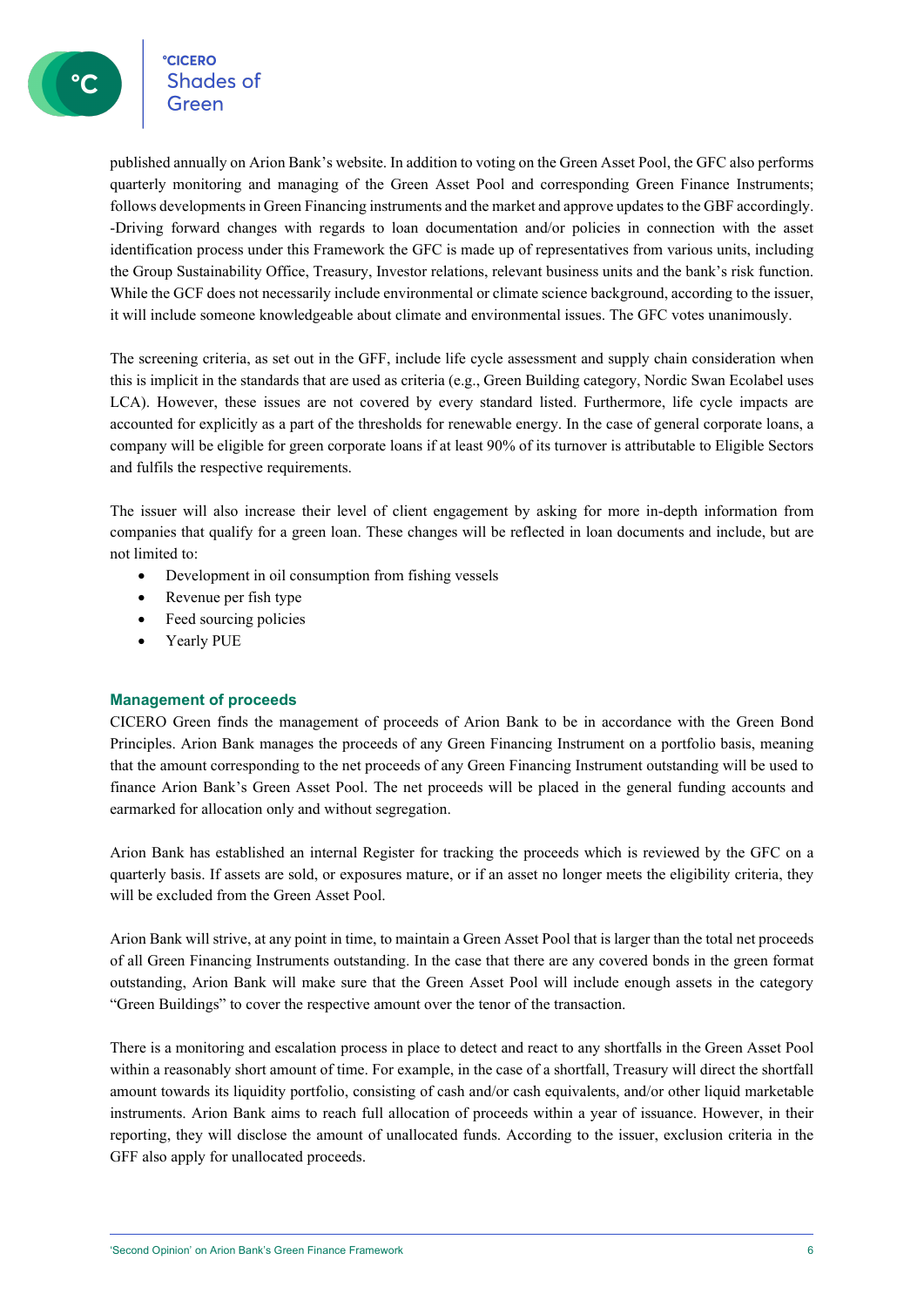#### **Reporting**

Transparency, reporting, and verification of impacts are key to enable investors to follow the implementation of green finance programs. Procedures for reporting and disclosure of green finance investments are also vital to build confidence that green finance is contributing towards a sustainable and climate-friendly future, both among investors and in society.

The Green Financing Committee, with support from Risk and Finance, is responsible for publishing the reporting. Arion Bank will report at least annually on both Green Financing allocation and impacts and available online on the investor relation website. In terms of allocation reporting, Arion Bank will report on a portfolio basis, disclosing the amount allocated per Asset Category, the share used for financing and refinancing, the total amount outstanding, the amount of covered bonds outstanding (if any) and its share of the Green Asset Pool, as well as the geographical distribution. Arion Bank will also provide examples of financed projects to illustrate financing of Eligible Assets. In terms of impact reporting, Arion Bank has established a list of example impact indicators per subcategory which they will report on a "best effort basis". The impact reporting is done on a per Asset Category using data from clients, expert-based calculations or standard datasets (e.g., related to vehicle emissions). Data and methodologies will be transparently disclosed in reporting. The report on the allocation of proceeds will be externally verified starting one year after the first issuance. According to the issuer, they aim to take the recommendations of the ICMA and Nordic Position Paper on Green Bonds Impact Reporting (2017) into account whenever possible, subject to data availability and feasibility. According to the issuer, portfolio level reporting is more informative for investors, given that they are a financial institution.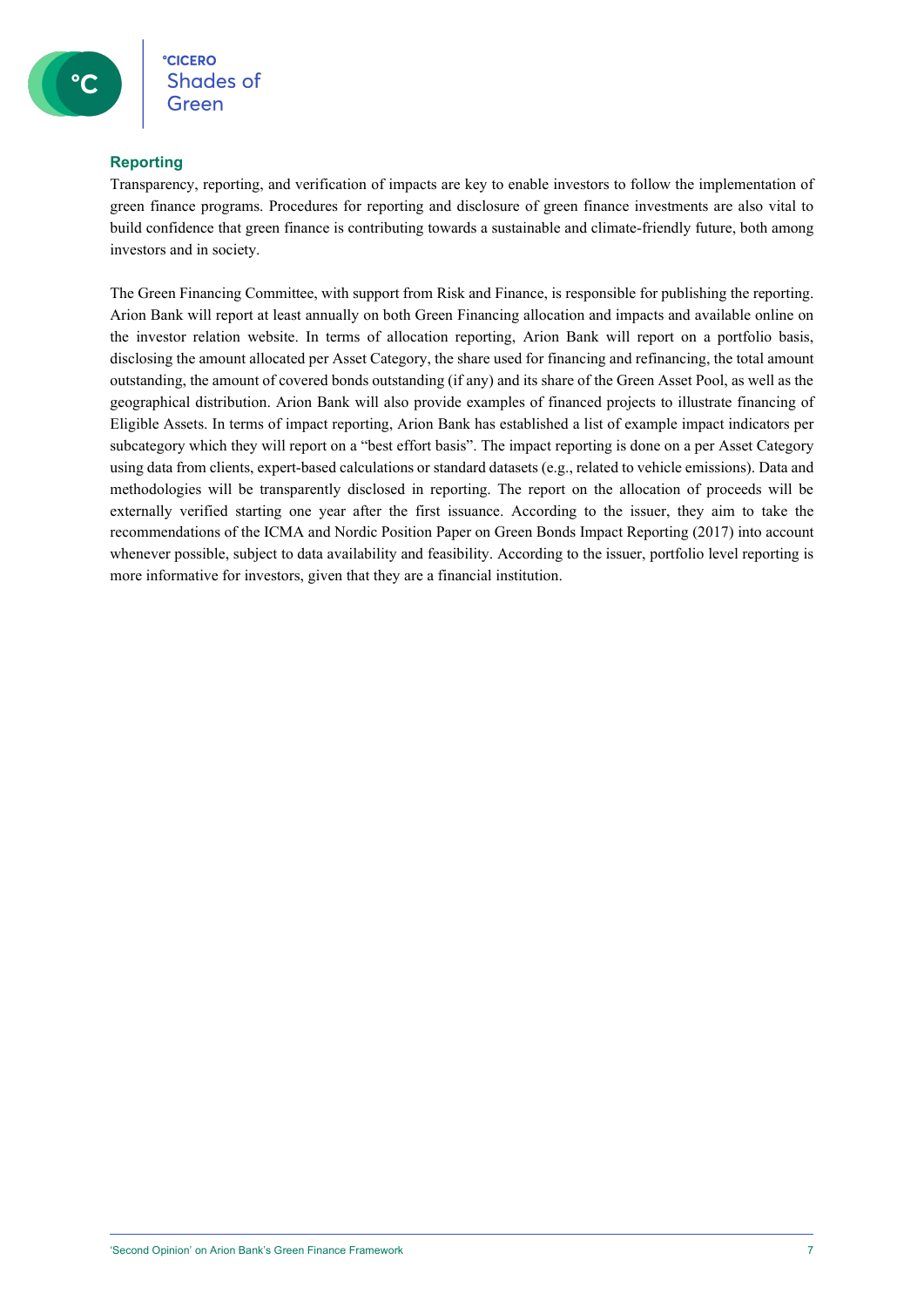### **3 Assessment of Arion Bank's green finance framework and policies**

The framework and procedures for Arion Bank's green bond investments are assessed and their strengths and weaknesses are discussed in this section. The strengths of an investment framework with respect to environmental impact are areas where it clearly supports low-carbon projects; weaknesses are typically areas that are unclear or too general. Pitfalls are also raised in this section to note areas where Arion Bank should be aware of potential macro-level impacts of investment projects.

#### **Overall shading**

Based on the project category shadings detailed below, and consideration of environmental ambitions and governance structure reflected in Arion Bank's green Finance Framework, we rate the framework **CICERO Medium Green.**

#### **Eligible projects under Arion Bank's green finance framework**

At the basic level, the selection of eligible project categories is the primary mechanism to ensure that projects deliver environmental benefits. Through selection of project categories with clear environmental benefits, green bonds aim to provide investors with certainty that their investments deliver environmental returns as well as financial returns. The Green Bonds Principles (GBP) state that the "overall environmental profile" of a project should be assessed and that the selection process should be "well defined".

| Category                   | Eligible project types                                                                                                                                                                                                                                   | Green Shading and some concerns                                                                                                                                                                                                                                          |
|----------------------------|----------------------------------------------------------------------------------------------------------------------------------------------------------------------------------------------------------------------------------------------------------|--------------------------------------------------------------------------------------------------------------------------------------------------------------------------------------------------------------------------------------------------------------------------|
| Sustainable<br>fishery and | Eligible Assets related to sustainable<br>fishery/aquaculture, including investments                                                                                                                                                                     | <b>Light Green</b>                                                                                                                                                                                                                                                       |
| aquaculture                | in the areas of decarbonisation of<br>offshore/onshore operations and supporting<br>infrastructure as well as the protection of marine<br>fauna, waste avoidance, or the development of<br>more selective fishing methods.                               | Direct financing for fossil fuel<br>equipment/vessels/infrastructure will be<br>excluded under the framework.<br>There is a risk regarding aquaculture in<br>that soy used for feed may drive up<br>demand for deforestation.                                            |
|                            | Sustainable fishery (i.e., fishing, processing,<br>preserving, storing, transporting, marketing and<br>selling fish and fish products) certified by:<br>Marine Stewardship Council (MSC),<br>accompanied by the Icelandic<br>Sustainable Fisheries (ISF) | The Aquaculture Stewardship Council<br>(ASC) is regarded as the strictest<br>voluntary certification scheme on<br>environmental criteria. The scheme has<br>no criteria on GHG emissions.<br>Moreover, certification schemes are no<br>guarantee for sustainability, and |
|                            | Sustainable aquaculture certified by:<br>Aquaculture Stewardship Council (ASC)<br>Arion Bank engages with clients from<br>the industry regarding their feed sourcing<br>policies and encourages the adoption of                                          | criticisms raised against the schemes<br>include lack of stringency on supply<br>chain certification (of soy) and fish<br>escapes. Arion Bank will also require<br>clients to provide them with information                                                              |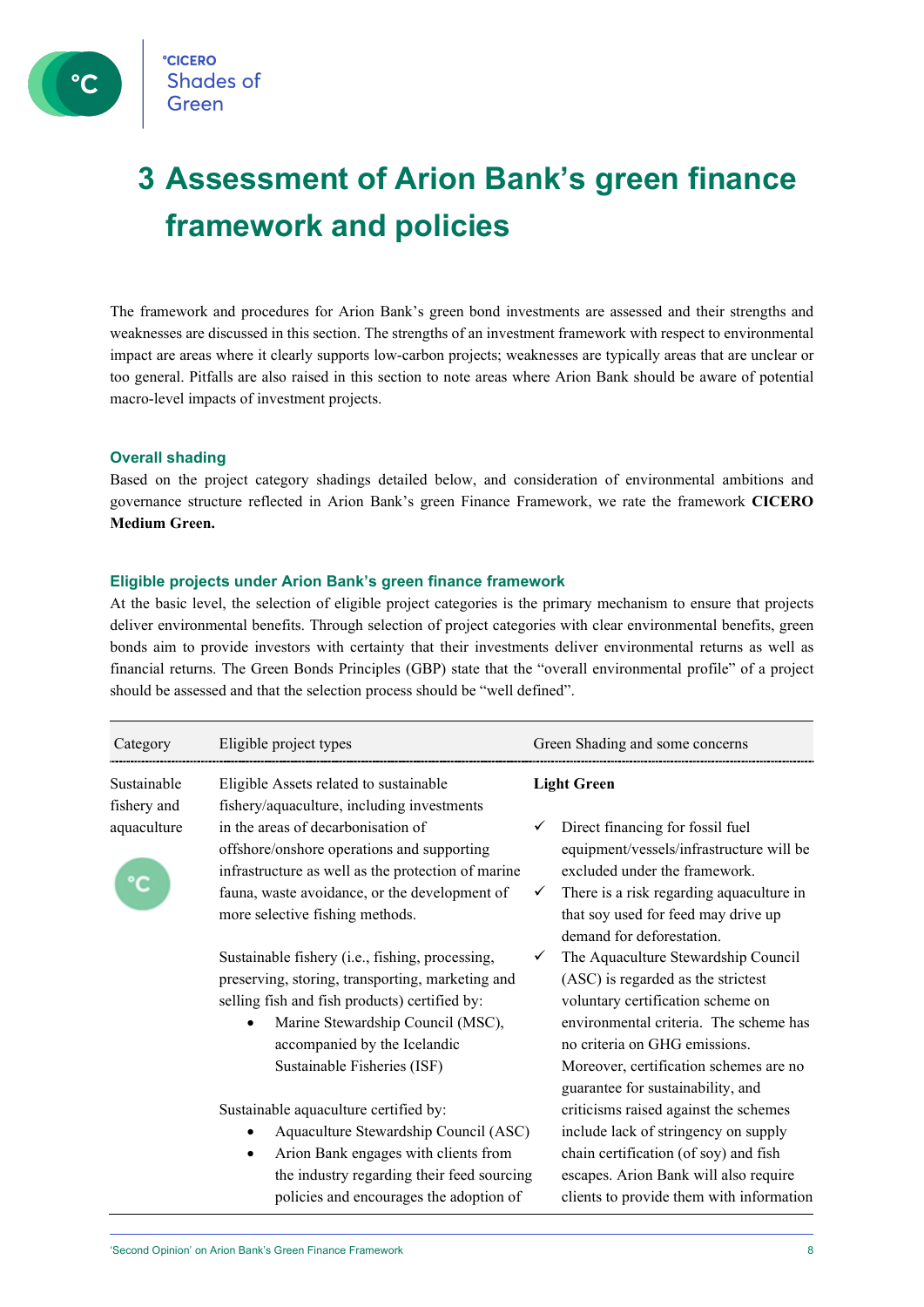standards like ProTerra or Round Table on Responsible Soy

Certification schemes, confirming good management practices have been identified by the Climate Bonds Initiative working group on sustainable fisheries to be able to serve as a potential proxy for low emissions.

In addition, Arion Bank requires to be provided $\checkmark$ with key non-financial criteria relevant to the operation of each client to assess the scope and impact of these aspects. For fisheries, this includes any potential information on the development of fossil fuel consumption related to equipment or vessels.

Direct financing for fossil fuel equipment / vessels / infrastructure will be excluded under the framework.

about their feed sourcing policies which will be used in decision making. According to the issuer, around 50% of their portfolio would be eligible for funding under their MSC criteria and not all fish species have the MSC certification. There is a risk that funded projects might not create a large improvement over existing practice. There is lack of hard criteria in the framework related to sourcing and emissions reductions (e.g., fossil driven vessels or infrastructure), which can be the largest source of GHG emissions for aquaculture.

 RTRS (Identity Preserved or Segregation<sup>[1](#page-8-0)</sup>) and ProTerra are the most robust certification regimes globally. However, there is room for improvement: in particular, Arion Bank could require certification and consider encouraging its aquaculture client base to enter into dialogue with soy suppliers to encourage them to avoid deforestation in all of their operations. According to the issuer, this is part of their engagement process.

Sustainable forestry and agriculture



Eligible Assets related to sustainable forestry, agriculture or horticulture in the areas of sustainable forest management and sustainable forestry assets, or the promotion of measures to reduce GHG emissions in the respective sectors

Sustainable forestry and certified forest carbon projects, including acquisition, maintenance and management of

- forests certified either by the Forest Stewardship Council (FSC) or the Programme for Endorsement of Forest Certification (PEFC)
- forests certified with Verra VCS approval or Gold Standard carbon certificate

#### **Medium to Dark Green**

- $\checkmark$  Fossil fuel equipment is excluded from this category.
- $\checkmark$  No expenses are currently considered under this category.
- $\checkmark$  Certification via FSC, PEFC ensures compliance with internationally recognised standards of sustainable forestry management. Verra VCS and Gold Standard are carbon certifications.
- $\checkmark$  Restoration of wetlands in Iceland is a significant opportunity for reducing carbon emissions.
- While direct investments in roads, fossil fuel equipment and vehicles as well as

<span id="page-8-0"></span><sup>&</sup>lt;sup>1</sup> RTRS Credits and Mass Balance are less meaningful certification modules.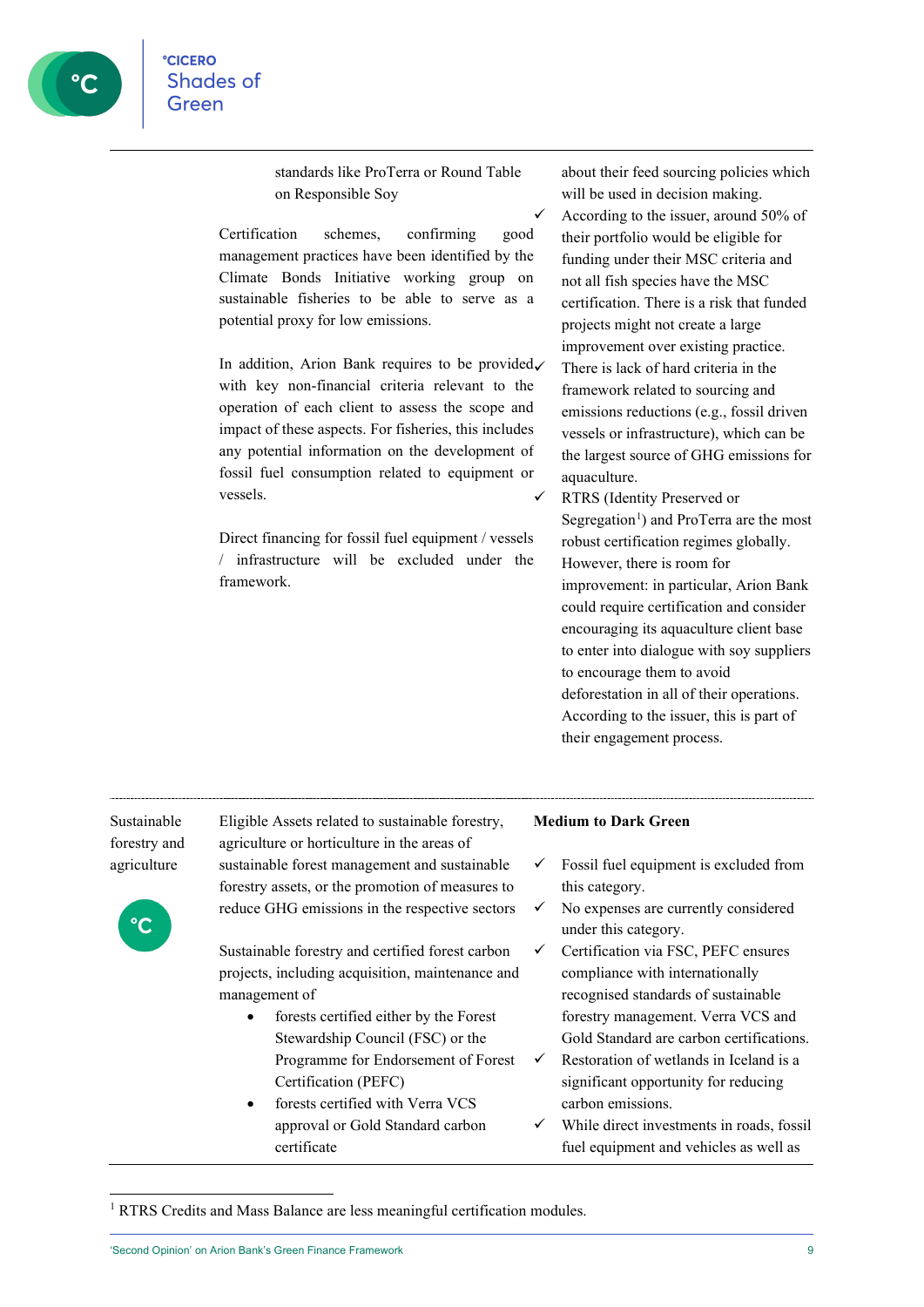Sustainable agriculture including expenditures for

• new / improved drainage, soil carbon sequestration and reduced or delayed tiling

Cross-sectoral measures to reduce GHG emissions including by at least 30% including

- the promotion of the use of renewable technologies (such as geothermally heated greenhouses or electricity from renewable sources)
- reclaiming natural wetlands and biodiversity by actions such as refilling drainage canals
- projects in line with governmental initiatives and Iceland's commitments in the Paris Agreement to reduce GHG emissions in the agriculture sector

Direct financing of (i) fossil fuel equipment / vehicles / infrastructure, (ii) livestock and (iii) road development will be excluded under the framework.

#### in livestock are excluded, active forest management usually entails some fossil fuel emissions.

#### Renewable energy

Eligible Assets related to renewable energy projects, including geothermal, bioenergy, wind, solar and hydro power (<10 MW) and biogas used for transport, heating and industrial purposes

Over-arching, technology-agnostic emissions threshold of 100g CO2e / KWh declining to 0g CO2e/kWh by 2050 for all sorts of electricity production (CO2e impact for producing 1 kWh of electricity).

- Geothermal: above threshold applies
- Hydropower: above threshold applies for hydropower, we additionally screen for controversies and the impact on the local environment before assets are included in the Green Asset Pool
- Wind and solar: above threshold applies.
- Manufacture/utilization of biogas: criteria as set out in the Nordic Swan Ecolabel for 'liquid and gaseous fuels' criteria document apply, requiring among others that biogas must be made from

#### **Dark Green**

- Iceland's electricity matrix is already 100% renewable.
- Life cycle emissions are considered.
- All construction projects can have adverse local environmental impacts.
- $\checkmark$  Hydropower can have adverse impacts on the ecosystem, biodiversity, and society.
- $\checkmark$  Be aware of the complex environmental impacts related to biogas. If such projects should be implemented, material sourcing options and safeguards should be considered.
- Utilisation of high amounts of biogas can encourage generation of more waste.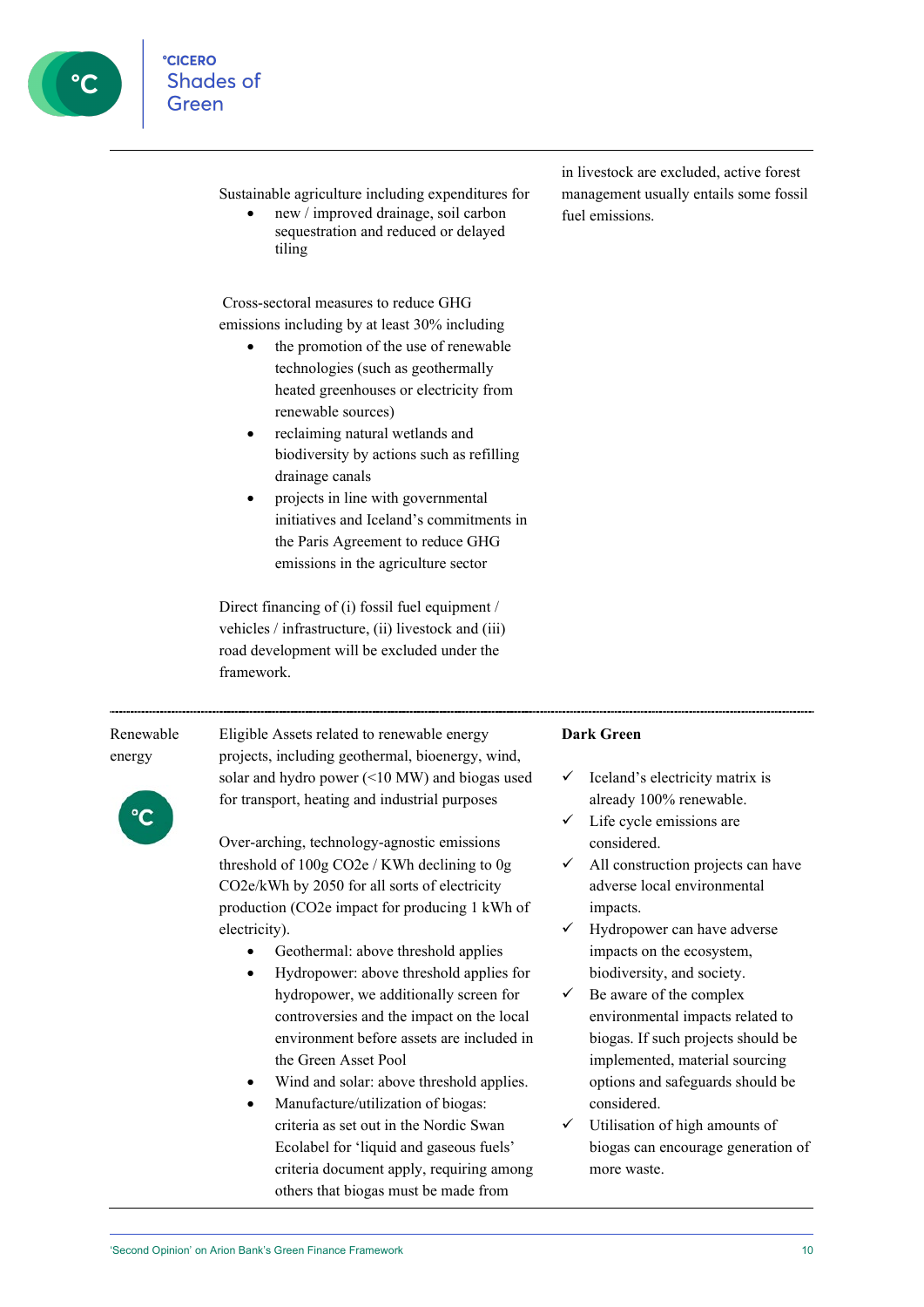

100% renewable materials and that it must reduce GHG emissions in the entire production chain by 70% compared with the corresponding fossil fuels (reference value of 83.8g CO2e /MJ applies). Renewable raw materials from palm oil, soybean oils and sugar cane are explicitly excluded.

- $\checkmark$  Methane leakage during production of biogas can occur.
- $\checkmark$  Impacts of feedstock and digestate storage and treatment need to be taken into account for biogas production.

| Clean<br>Transportation | Eligible Assets related to equipment, technology Medium to Dark Green<br>and processes towards clean transportation                                                                                                                                                                                                                                                                                                                                                                                                                                                                                                                                                                   |  |                                                                                                                                                                                                                                                                                                                                                                                                                                                                                                                            |  |
|-------------------------|---------------------------------------------------------------------------------------------------------------------------------------------------------------------------------------------------------------------------------------------------------------------------------------------------------------------------------------------------------------------------------------------------------------------------------------------------------------------------------------------------------------------------------------------------------------------------------------------------------------------------------------------------------------------------------------|--|----------------------------------------------------------------------------------------------------------------------------------------------------------------------------------------------------------------------------------------------------------------------------------------------------------------------------------------------------------------------------------------------------------------------------------------------------------------------------------------------------------------------------|--|
|                         | infrastructure, including but not limited to,<br>stations and rolling stock for passengers/freight<br>transportation (e.g., busses or electric vehicles)                                                                                                                                                                                                                                                                                                                                                                                                                                                                                                                              |  | Electric vehicles and other zero<br>emission transport solutions incl.<br>charging infrastructure are part of a<br>2050 solution.                                                                                                                                                                                                                                                                                                                                                                                          |  |
|                         | While zero tailpipe emission vehicles (including<br>hydrogen, fuel cell, electric) are automatically<br>eligible, the following criteria apply to vehicles<br>with tailpipe emissions:<br>Passenger cars and light commercial<br>vehicles: eligible if they have zero CO2<br>emissions<br>Public transport: eligible if that have zero<br>direct (tailpipe) CO2 emissions<br>Heavy commercial vehicles: eligible if<br>they have zero CO2 emissions<br>Two- and three-wheel vehicles and<br>$\bullet$<br>quadricycles: eligible if they have zero<br>CO <sub>2</sub> emissions<br>Infrastructure for zero tailpipe emission vehicles<br>such as electric charging points for electric |  | Batteries and raw materials<br>production can have substantial<br>climate and environmental impact.<br>Arion Bank has not specified any<br>limitations on heavy duty and<br>commercial vehicles deployment<br>which possibly allows for utilizing<br>zero emission technology in heavy<br>emitting industries, such as the<br>aluminium industry in Iceland.<br>However, Arion Bank informed us<br>it will consider inclusion on a case<br>by case basis and also take into<br>account customers transition<br>strategies. |  |
|                         | vehicles and installation is eligible.<br>Green buildings Eligible Assets related to the construction of new Medium Green                                                                                                                                                                                                                                                                                                                                                                                                                                                                                                                                                             |  |                                                                                                                                                                                                                                                                                                                                                                                                                                                                                                                            |  |
|                         | buildings, operation of existing buildings or<br>renovation of existing buildings (with a minimum $\checkmark$<br>energy efficiency upgrade) in the commercial<br>(including industrial and logistics) or residential                                                                                                                                                                                                                                                                                                                                                                                                                                                                 |  | 100% renewable energy consumption is<br>a standard in Iceland, and only<br>buildings with renewable energy can                                                                                                                                                                                                                                                                                                                                                                                                             |  |

restate sector

A. New construction/ownership of existing buildings:

Public/commercial/residential buildings:

• Required to have, or are designed and intended to receive (i) a design stage certification, (ii) a post-construction certification or (iii) an in-use certification qualify under the framework according to the issuer

 Currently, according to the issuer, there is no consistent building regulation and minimum efficiency requirements in Iceland and according to Arion Bank most of the GHG emissions are a result of embodied emissions. Arion Bank uses life cycle approach incl.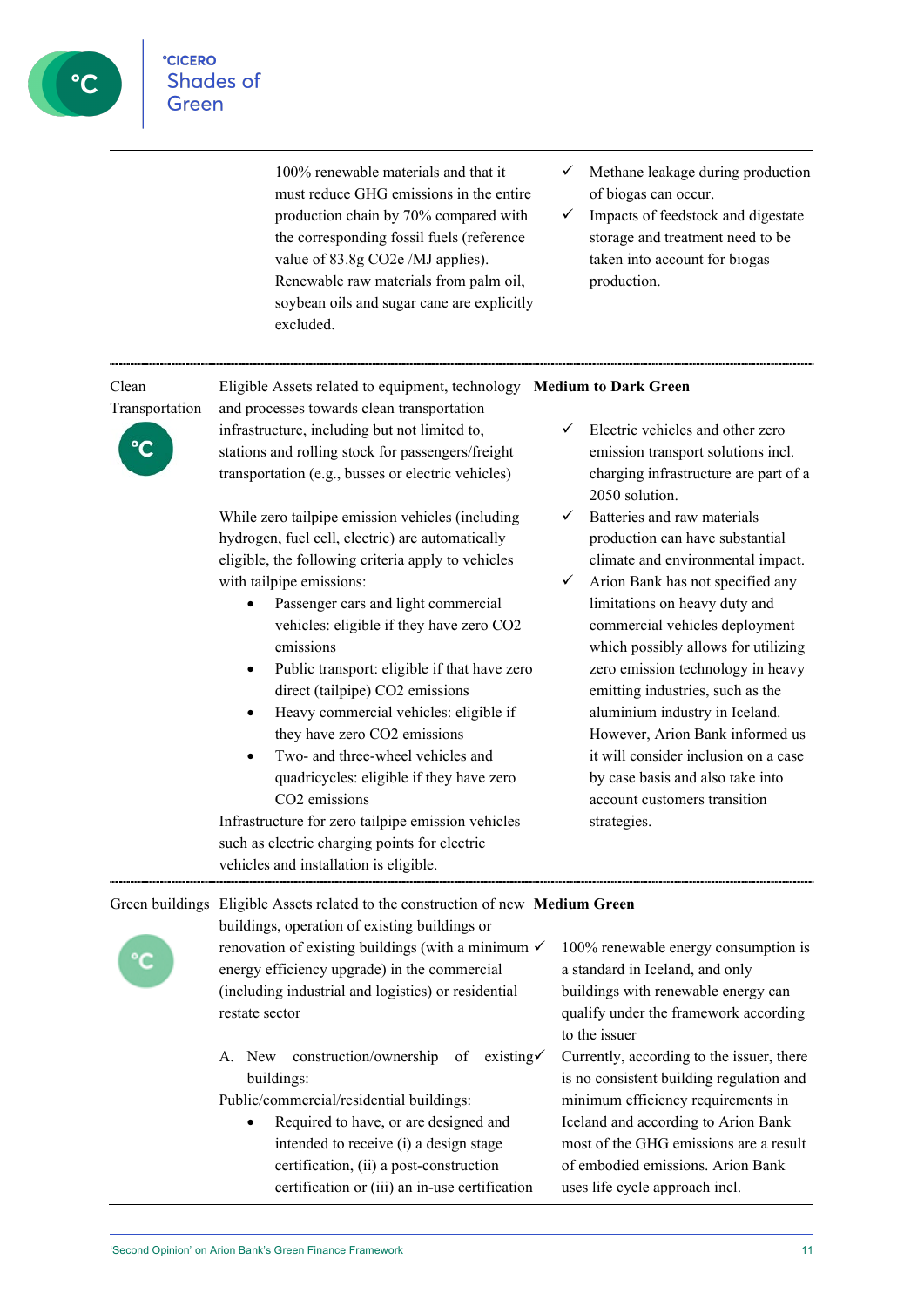in any of the following building certification schemes at the defined threshold levels or better:

- o BREEAM "Excellent" or above
- o LEED "Gold" or above
- o Nordic Swan Ecolabel

#### Residential buildings:

- Arion Bank worked with a local engineering consultant to develop a robust methodology for selecting green buildings from its residential mortgage pool. The selection process takes into account the specific Icelandic background, i.e., that buildings almost fully run-on renewable energy and as such, from a life-cycle perspective, embodied carbon emission makes up a bulk of the total GHG emissions. The criteria document and a summary are published separately to the framework. Based on the results of the report, all of the following selection criteria need to be met.:
	- o Buildings are required to be among the top 15% carbon efficient buildings in Iceland from a life-cycle perspective which is taking into account the building material used and the operational energy demand of the use stage
		- Threshold: CO2 emissions  $\leq 6.84$ kgCO2 /m2/year
	- o High energy intensity buildings with an energy use of >300kWh/m² per year are excluded even though they might form part of the top 15% carbon efficient buildings in Iceland from a life-cycle perspective as described above
	- o Buildings are required to be in proximity to public transportation

assumptions for building materials, assess distance to public transportation for the residential and informed us it will regularly update these information for their mortgage database. Arion Bank informed us that as environmental building standards in Iceland improve the threshold will change favourably in future iterations of the framework (i.e. become lower)

 Buildings do not necessarily have to show substantially lower carbon impact if they achieve, e.g., a LEED Gold inuse certification. The issuer confirmed however, that the 15% methodology would be applied also to certified residential buildings. For certified commercial buildings Arion Bank informed us they will need to verify the GHG performance of the building separately (e.g. with Mannvit) as no data or broader methodology is available yet.

- $\checkmark$  Arion Bank informed us that it currently only has almost no residential or commercial buildings that are certified and therefore nearly exclusively relies on the top 15% definition for residential buildings. While not required, the bank expects that in the future buildings will fulfil also the top 15% definition.  $\checkmark$  Arion Bank is aware of climate risk exposure of its buildings but currently the issuer informed us there is not enough information available to address climate risk exposure in their selection process.
	- According to the report commissioned by Arion Bank, all wood buildings that use traditional local energy sources (i.e geothermal according to the issuer) are included in the top 15% even though they can use more energy in comparison to concrete buildings where the embodied carbon emissions is estimated 6,1 kgCO $_2$ /m<sup>2</sup>/year. While it is a strength to focus on building materials, energy demand should be managed as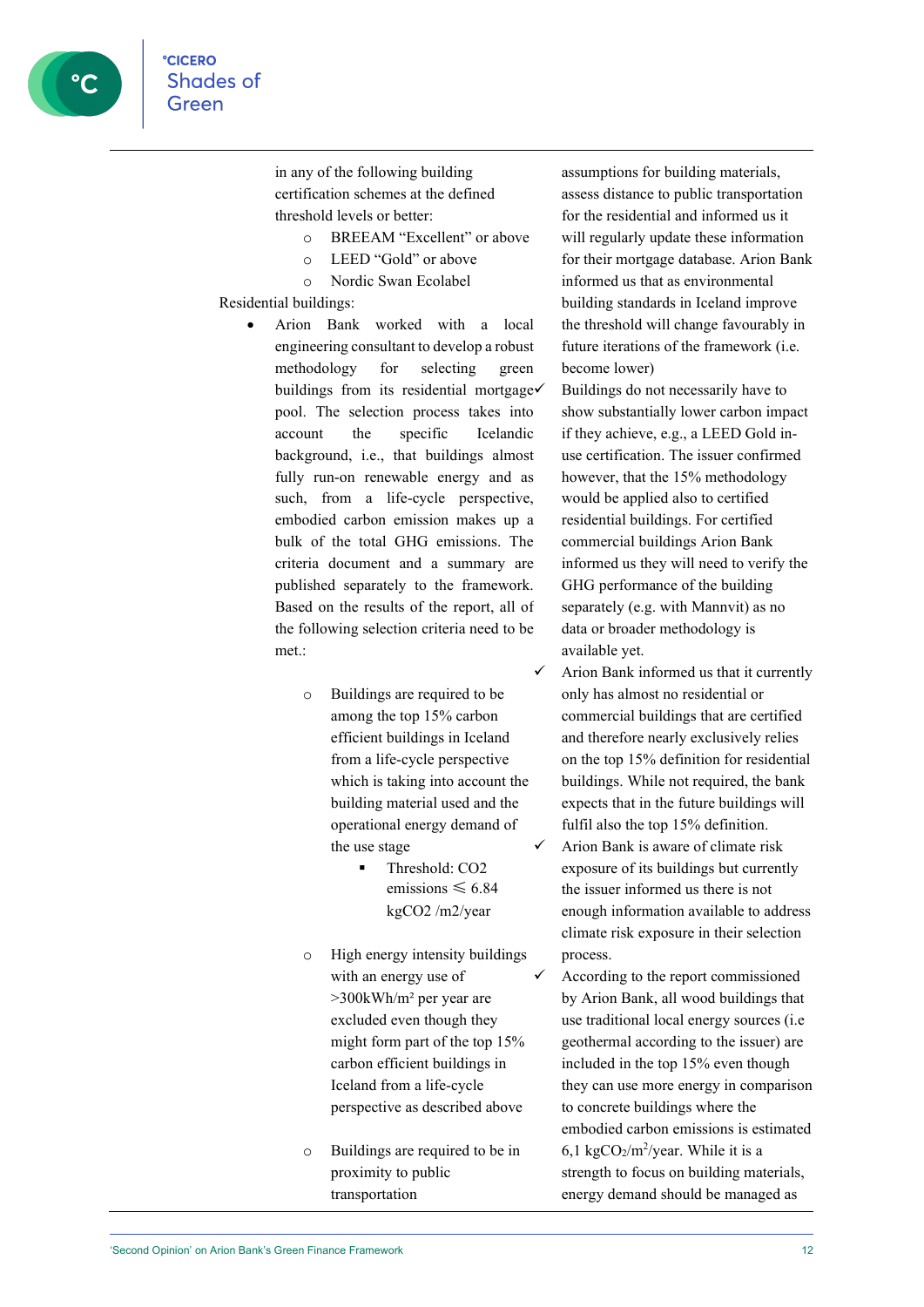

- **Threshold: a maximum** distance of 750 meters applies
- o Buildings built in areas that do not require recycling are excluded

Major renovations:

- Energy efficient retrofit or renovation of existing buildings, reducing energy use (kWh/heated m2/year) by at least 30%
- insulation to external walls/roofs, replacement of windows or doors, installation of efficient LED lighting, upgrade of heat pumps, etc.

even renewable energy has environmental impacts. Wood buildings represent 11.6% of Arion Bank's entire portfolio and therefore represent 35 % of the top 15%.

- There is a concern that wood buildings could be associated with deforestation or unsustainable forestry practices. According to the issuer, all wood buildings that are built in Iceland today are almost exclusively built with certified wood while for older buildings it is harder to assess the origin of the timber. However, the issuer assumes that the majority is from Scandinavian timber.
- According to the report commissioned by Arion Bank, average timber house energy use equals 277kWh/m2 per year resulting in  $1.28$ kg CO<sub>2</sub>/m<sup>2</sup> per year – while material impact could be low we encourage the issuer to screen out high energy intensity buildings and improve energy efficiency over time. The issuer has currently set a limit of 300kWh/m² per year. In addition, wood could be uncertified wood shipped to Iceland.
- $\checkmark$  The energy efficiency criteria of 30% improvements in major renovations is in line with IEA recommendations.
- While Arion Bank informed us it currently has no commercial buildings that qualify under this category these buildings could potentially be dedicated for fossil fuel intensive customers. However, Arion Bank informed us it will consider inclusion on a case by case basis and also take into account customers transition strategies.

#### Energy efficiency

Eligible Assets related to the construction, implementation, maintenance and operation of facilities, infrastructure or appliances that reduce  $\checkmark$ the use of energy, including but not limited to, energy efficient data centres or lighting solutions.

#### **Medium Green**

 Improvements are calculated per installation, not for the whole building, with the exception of data centres.

• Individual measures such as addition of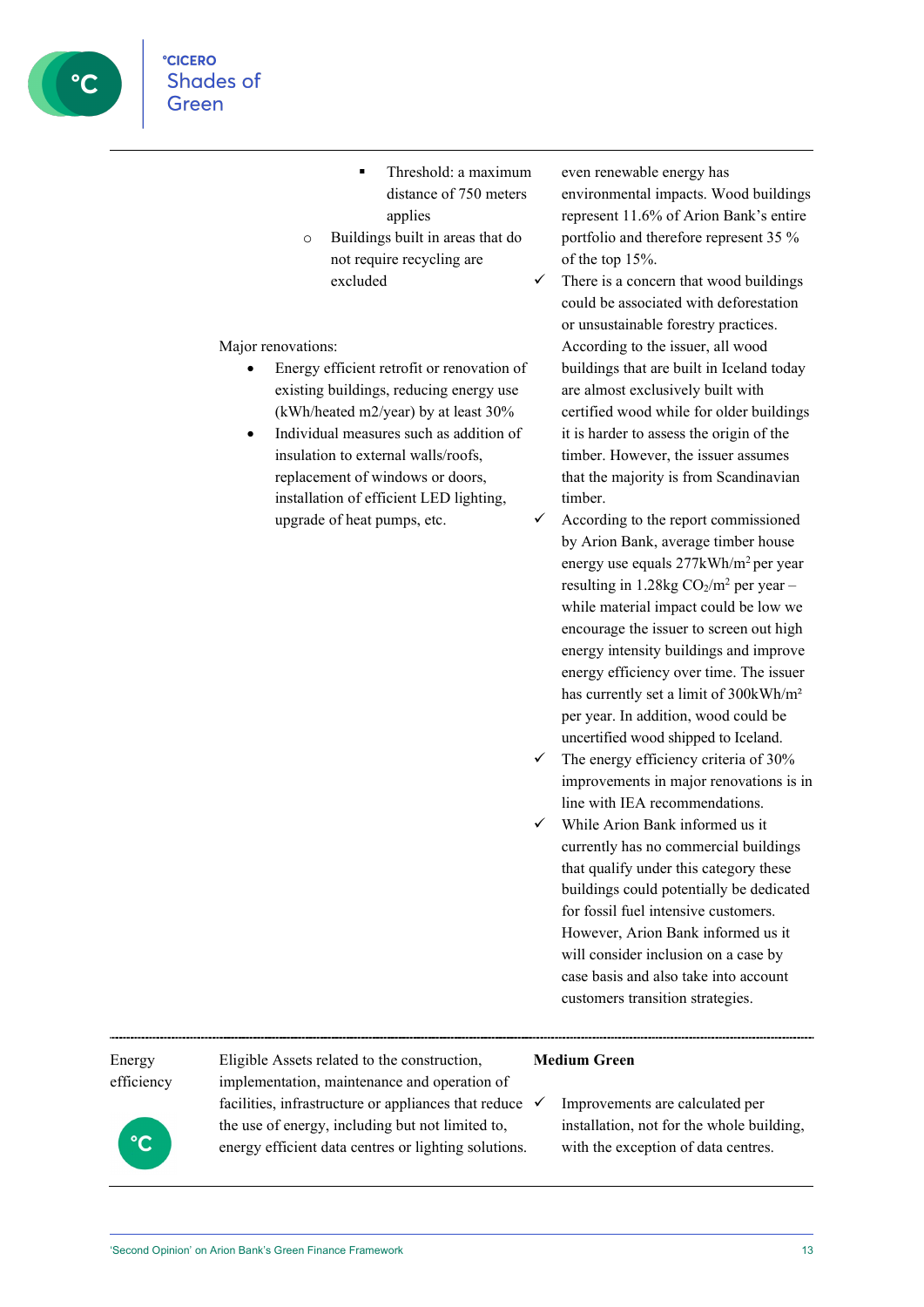Decisions will be made on a case-by-case basis depending on the activity-specific background. Only electrically powered projects, components, or processes are eligible, along with all clean fuels defined under the clean transportation category in this framework.

- Projects are deemed eligible when they achieve: Increase in the energy efficiency of the respective process or product by at least 30% compared to the status prior to the upgrade
- For data centres specifically, a power usage effectiveness  $(PUE)^2$  $(PUE)^2$  less than 1.25

Any fossil fuel related projects are not eligible even if they meet the efficiency threshold due to potential lock-in effects.

 According to the issuer, mainly data centres will be considered under this category.

 Data centres could be utilized for mining crypto-currency. Cryptocurrency mining is globally a significant emissions concern because the mining process is energy intensive and often relies on fossil fuels. Data centres in Iceland should have lower GHG emissions due to their reliance on hydro power but are connected to a global industry of mining. Lock-in risks therefore exist if capacity is designed in order to serve such unsustainable business practices.

Pollution prevention and control and wastewater management



Eligible Assets related to technologies, processes and associated infrastructure supporting waste prevention, waste reduction, waste recycling as well as wastewater management.

- Waste management solutions such as waste prevention, separate collection sorting, treatment and processing of all types of waste with the purpose to re-use and minimising the amount of waste to landfill
- Prevention, reduction, control and response management of land- or marine based sources of marine pollution
- Sustainable wastewater management and related infrastructure

Waste to energy projects will explicitly not be eligible under this framework.

#### **Dark Green**

- The issuer informed us that currently only recycling processes are considered.
- The issuer should consider construction emissions. Waste management processes also generate GHG emissions (e.g., transportation of waste, storage etc.)
- Operation of wastewater treatment plants results in direct emissions (NOx, CH4, CO2) and indirect emissions from energy generation.

Table 1. Eligible project categories

#### **Background**

In October 2020, Iceland published its targets for 2030 to cut emissions by more than one million tons of CO2e or 35% from 2005 levels, and achieve carbon neutrality by 2040, and has outlined necessary steps to achieve this

<span id="page-13-0"></span><sup>&</sup>lt;sup>2</sup> Power usage effectiveness is an industry-recognised ratio describing the efficiency of a computer data centre's energy usage. PUE is calculated by dividing total facility energy by IT equipment energy: PUE =  $\frac{Total\; Faculty\;Energy}{IT\; Equipment\;Energy}$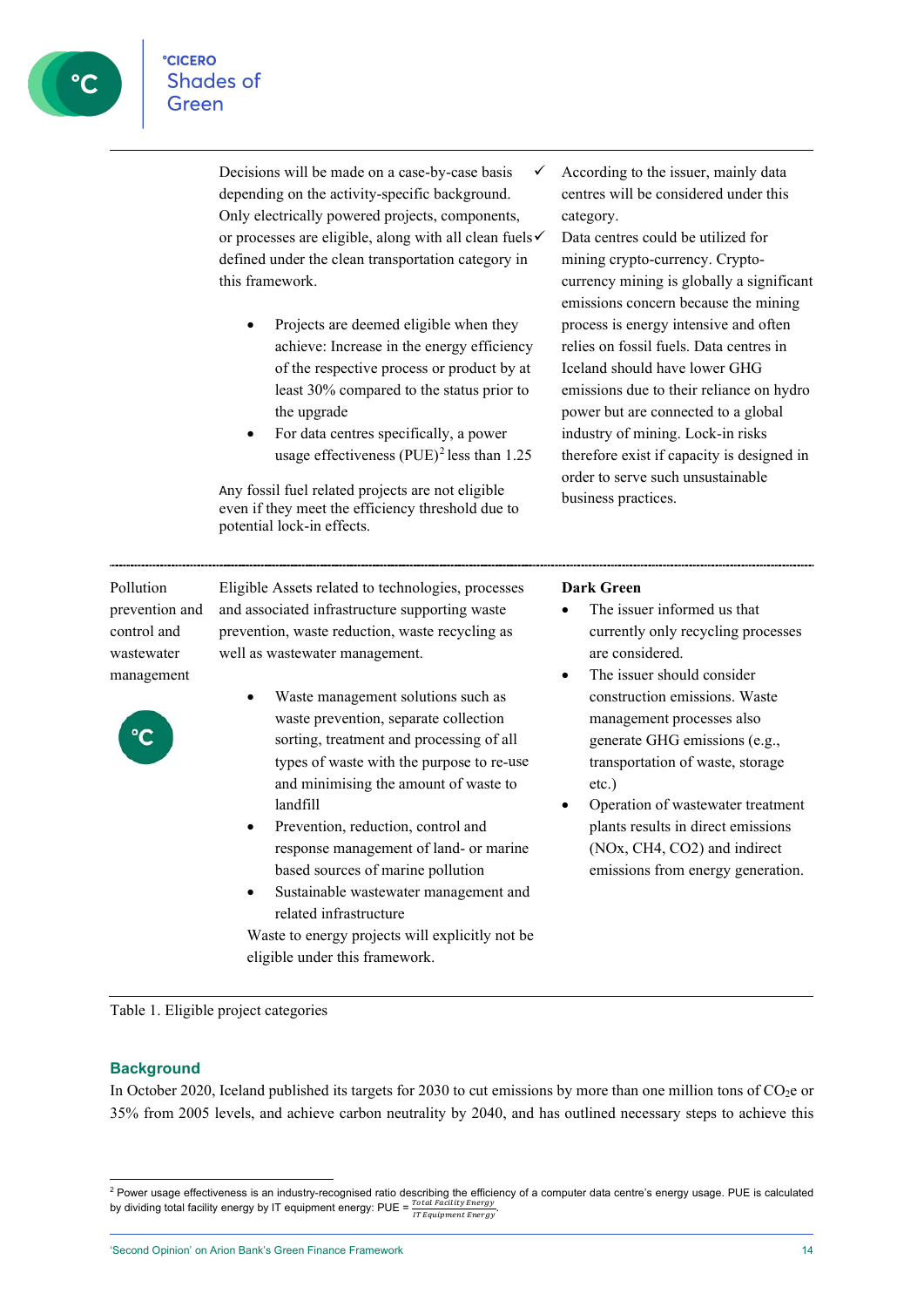**CICERO CICERO**<br>Shades of

through the 'Iceland's 2020 Climate Action Plan' document<sup>3</sup>. In the plan emphasis is put on a rapid clean energy transition in transport as well as increased efforts in the LULUCF sector, where Iceland has great mitigation potential in afforestation, revegetation and wetland reclamation. The Climate Action Plan covers all major emission sources and sinks, and outlines climate mitigation actions in transport, fisheries, energy, industry, chemicals, agriculture, waste management, and LULUCF.

According to the projections, if Iceland continues business as usual, it will miss its emissions reduction target by 4,5 million tCO2e. However, with the Climate Action Plan measures, in addition to measures currently in preparation, Iceland is projected to achieve a reduction in emissions in ESR-sectors (transport, agriculture, fisheries, waste management, etc.) by 40% or even more than is currently demanded by Iceland's present international commitments.

According to the Climate Action Plan, the emissions reductions measures from energy production, ships and ports, and waste management will make up about the majority (around 84%) of the total Icelandic non-ETS emissions reductions between 2021-2030. This includes the increase of electrification of vehicles which is predicted to increase to 50% in 2024 and 80% in 2028 according to the National Energy Authority.

Restoration of wetlands in Iceland is a significant opportunity for carbon sequestration and reducing carbon emissions. It is estimated that the carbon dioxide emissions from drained wetlands outside cultivated area exceed the sum of all non-LULUCF GHG emissions<sup>[4](#page-14-1)</sup>. The offset capacity is high with over 4,200 km<sup>2</sup> of wetlands that can be restored<sup>[5](#page-14-2)</sup>. Therefore, wetland restoration can lead to sequestration of over than  $500\%$  of carbon emissions compared to 2005 levels.

According to the International Energy Agency (IEA), the buildings and buildings construction sectors combined are responsible for 36% of global final energy consumption in 2018 and nearly 40% of total direct and indirect CO2 emissions. The materials, construction and demolition phase of the building lifecycle constitute additional emissions and are becoming increasingly important as buildings becomes more energy efficient and the electricity and heat supply become 'greener'. A little over half of all life cycle greenhouse gas emissions in new offices or residential apartment building in the Nordics comes from heat and energy use, while approximately 40% comes from use of materials. Emissions associated with construction and demolition accounts for around 2-5%. Real estate development can incur heavy environmental impacts due to construction emissions. For the Icelandic building sector, the most severe physical impacts will likely be increased flooding and urban overflow, as well as increased storms and extreme weather.

Iceland's primal energy supply is primarily derived from domestically produced renewable energy sources (85%). In 2016 geothermal energy provided about 65% of primary energy, while the share of hydropower was 20% and the share of fossil fuels (mainly oil products for the transport sector) was 15%. About 85% of all houses in Iceland are heated with geothermal energy.<sup>[6](#page-14-3)</sup> Electricity is derived from almost 100% from renewable resources, with the share of hydropower [7](#page-14-4)3% and geothermal power 27% of generation capacity<sup>7</sup>. In 2019 the total electricity

<span id="page-14-1"></span><sup>4</sup> Icelandic Inland Wetlands: Characteristics and Extent of Draining. Arnalds O. et al. June 2016.

<span id="page-14-0"></span><sup>3</sup> Iceland's 2020 Climate Action Plan. October 2020. [https://www.government.is/library/01-Ministries/Ministry](https://www.government.is/library/01-Ministries/Ministry-for-The-Environment/201004%20Umhverfisraduneytid%20Adgerdaaaetlun%20EN%20V2.pdf)[for-The-Environment/201004%20Umhverfisraduneytid%20Adgerdaaaetlun%20EN%20V2.pdf](https://www.government.is/library/01-Ministries/Ministry-for-The-Environment/201004%20Umhverfisraduneytid%20Adgerdaaaetlun%20EN%20V2.pdf)

https://www.researchgate.net/publication/303887446 Icelandic Inland Wetlands Characteristics and Extent of f Draining [accessed J02 June 2021]

<span id="page-14-2"></span><sup>5</sup> Voltlendis Sjödur. Carbon Offset.<https://www.votlendi.is/carbon-offset> [accessed 02 June 2021]

<span id="page-14-3"></span><sup>6</sup> Energy. Ministry of Industries and Innovation. [https://www.government.is/topics/business-and](https://www.government.is/topics/business-and-industry/energy/)[industry/energy/](https://www.government.is/topics/business-and-industry/energy/) [Accessed on 02.06.2021]

<span id="page-14-4"></span><sup>7</sup> Energy Data. Askja Energy. The Independent Icelandic and Northern energy Portal. <https://askjaenergy.com/iceland-introduction/energy-data/> [Accessed on 02.06.2021]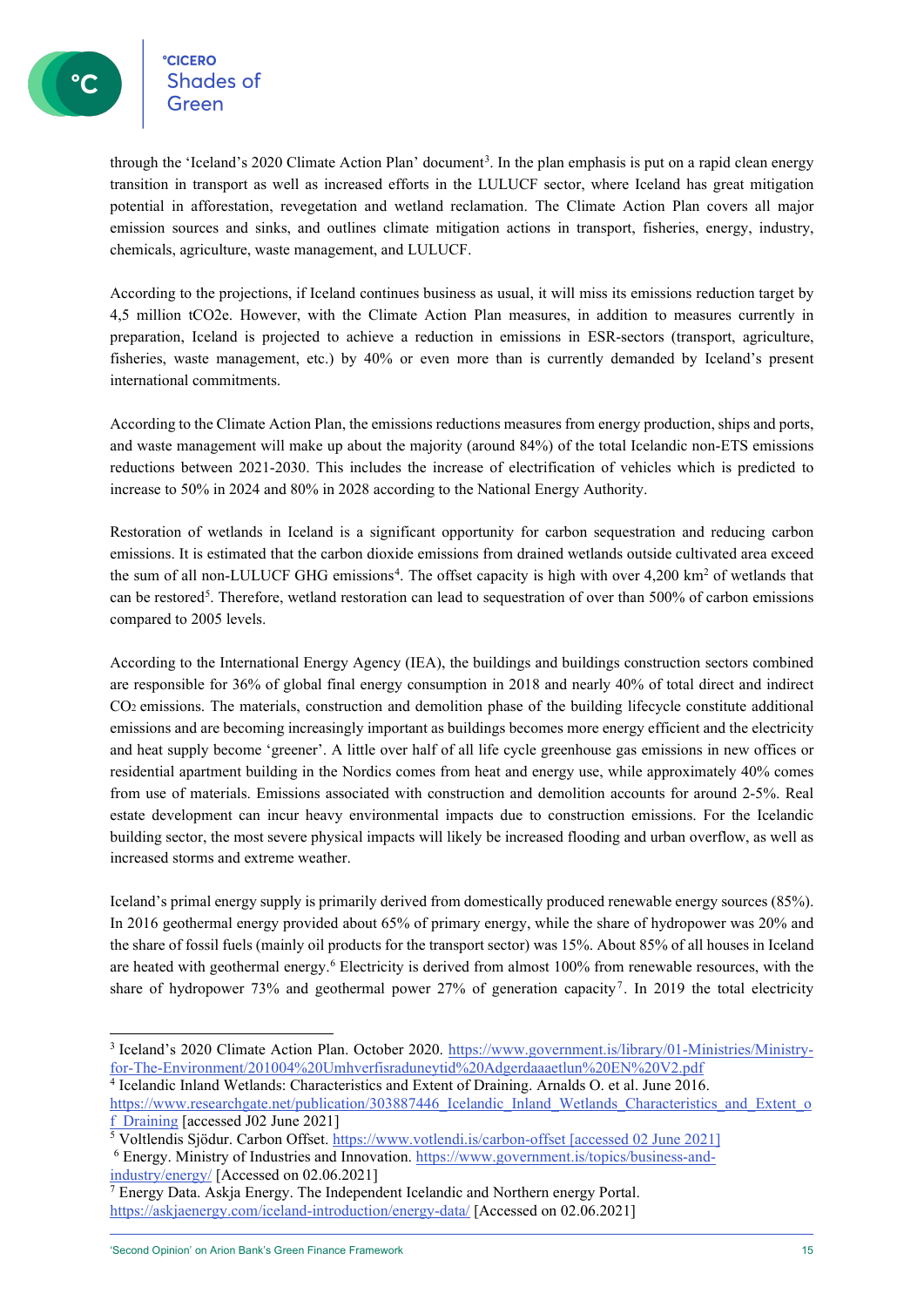

**CICERO Shades of** 

consumption was around 19,5 TWh and is expected to increase to 21,5 TWh by 2030 and to around 23 TWh by 2050.<sup>[8](#page-15-0)</sup> The main consumer of electricity is industry  $(77%)^9$  $(77%)^9$ .

#### **Governance Assessment**

Four aspects are studied when assessing the Arion Bank's governance procedures: 1) the policies and goals of relevance to the green finance framework; 2) the selection process used to identify eligible projects under the framework; 3) the management of proceeds; and 4) the reporting on the projects to investors. Based on these aspects, an overall grading is given on governance strength falling into one of three classes: Fair, Good or Excellent. Please note this is not a substitute for a full evaluation of the governance of the issuing institution, and does not cover, e.g., corruption.

Arion Bank has set a target for reducing their footprint by 2030 by at least 40% of their own operations and is developing a methodology to carbon footprint its credit portfolio which it intends to roll out by the end of 2022. The bank has informed us it will exclude controversial projects from their GFF. At this moment, Arion Bank has no specific consideration of resilience or rebound issues. The Bank just conducted a TCFD-guided assessment of industries and sectors exposed to climate risk but are not taking into account the concept of resilience yet. However, the bank plans to continue working on this aspect and engage with banks on risk and resilience in 2021. Their Green Residential Screening methodology includes a threshold for resilience but concludes that sufficient data is not available to apply it. Arion Bank also includes unanimous voting into the selection process and an external review of asset pool pre-issuance. They will also include external review during the screening process of controversial projects if needed.

The proceeds are managed on a portfolio basis to finance Green Asset Pool. Arion Bank has internal registry for monitoring Green Asset Pool which is reviewed quarterly by the Green Financing Committee. Arion Bank reports

on the category level and reports allocation and impact. However, they do not mention methodologies or disclosure of methodologies in their GFF. The issuer indicated that impact reporting methodology will be disclosed.

The overall assessment of Arion Bank's governance structure and processes gives it a rating of **Good.**

#### **Strengths**

CICERO Green is encouraged to see Arion Bank rolling out a methodology for its loan portfolio. Arion Bank sees itself in a position to leverage public support for climate action and their work with customers to reduce emissions in Iceland in alignment with Iceland's Paris Commitments. Initiatives such as their green deposit account and green financing framework reflect this ambition.

Arion Bank worked with a local engineering consultant to develop a methodology for selecting green buildings from its residential mortgage pool based on life cycle emission footprint. The selection process takes into account the specific Icelandic background, as well as public transport access and recycling. The criteria accounts for the carbon emission over the building life cycle from embodied carbon in the production and construction stage and the energy consumption during the use stage.



<span id="page-15-0"></span><sup>8</sup> Electricity forecast 2020-2030. Energy forecasting Committee. November 2020. <https://orkustofnun.is/gogn/Skyrslur/OS-2020/OS-2020-05.pdf>

<span id="page-15-1"></span><sup>&</sup>lt;sup>9</sup> Energy Data. Askja Energy. The Independent Icelandic and Northern energy Portal. <https://askjaenergy.com/iceland-introduction/energy-data/> [Accessed on 02.06.2021]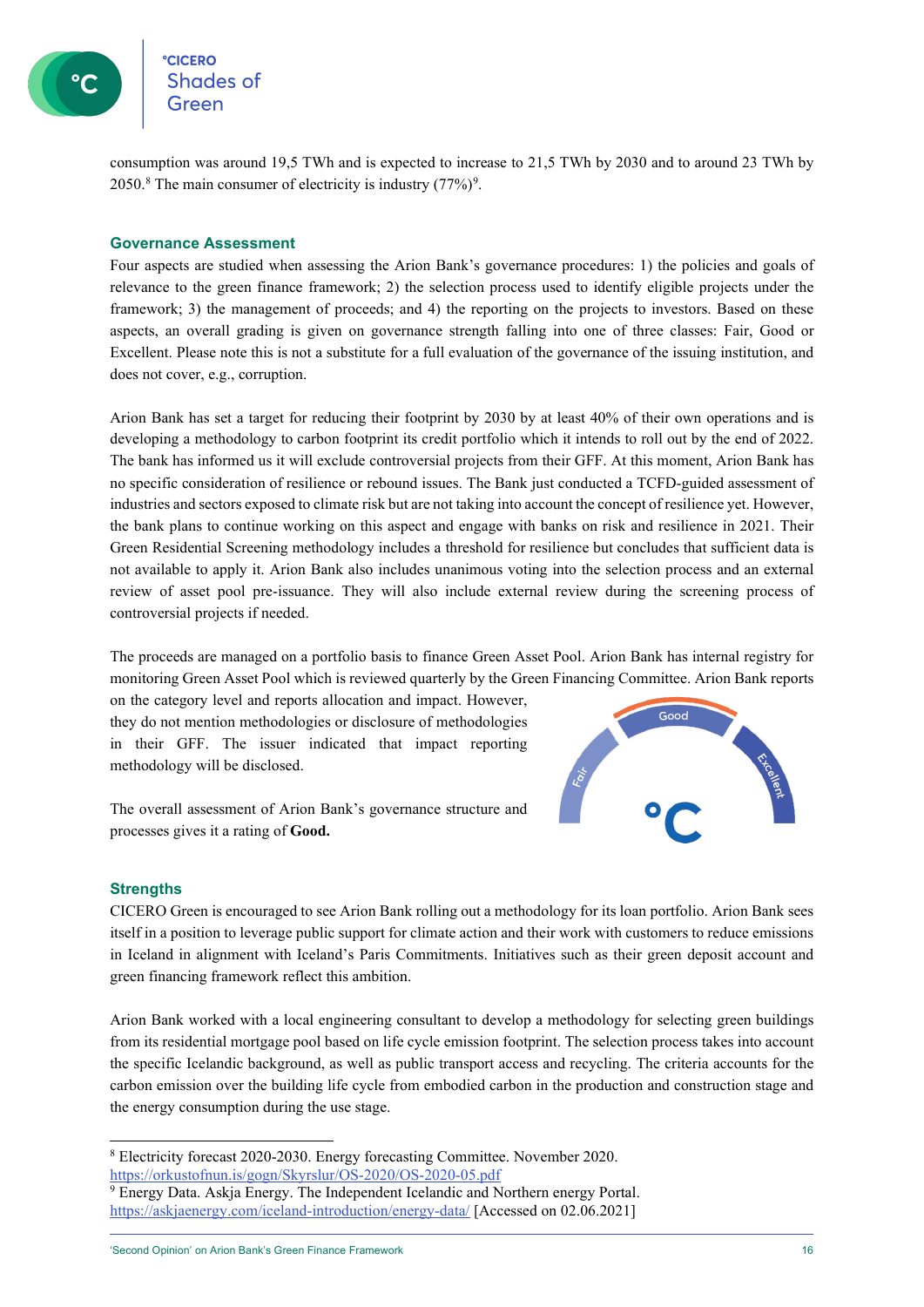°cicero<br>Shades of

Arion Bank engages with numerous sustainable finance initiatives, such as the Principles for Responsible Investment (UN PRI), the UN Environment Programme Finance Initiative (UNEP FI), and the UN Principles for Responsible Banking (UN PRB). Furthermore, it is aligned with numerous other networks and has been active locally as one of the founding members of a joint business and government forum on climate issues and green solutions, Green by Iceland since 2019.

Other strengths include the explicit exclusions of fossil fuel related energy generation, related infrastructure, and deforestation, and degradation of forests in all categories. In addition, Arion Bank excludes direct investments in fossil fuel based equipment in the fishery and aquaculture sectors, fossil fuel based transportation investments as well as any fossil fuel related projects in the energy efficiency category, and renewable raw materials from palm oil, soybean oils, and sugar cane are explicitly excluded from biofuel production.

Arion Bank is planning to increase the level of client engagement by asking for in-depth information from companies that qualify for a green loan. This information can refer to oil consumption from fishing vessels, revenue per fish type, feed sourcing policies, etc. These changes will be reflected in the loan documents.

#### **Weaknesses**

Especially aquaculture with unspecified feed sources and fossil fuel-based fishing activities with the widely used MSC certification in combination with a lack of relevant impact indicators constitute a weakness. In addition, Arion Bank has listed a range of reporting metrics but there is a gap of indicators being tracked, e.g., for fishing and aquaculture, such as fish escapes, energy use, emissions, feed types, and feed certification. CICERO encourages Arion Bank to engage with the companies in a transparent dialogue. According to the issuer, Arion Bank is in the process of engaging with its customers on this topic.

For general corporate loans, at least 90% of the turnover of the corporation needs to be attributable to an eligible sector while the remaining 10 % doesn't need to be specified. There is a risk that this 10% might be in non-green activities.

#### **Pitfalls**

Arion Bank includes projects that could have substantial associated risks. As an example, aquaculture-related projects can lead to increased use of soy for feed and no strict requirements of certification. The rise in demand may drive up deforestation. In addition, certification of fisheries does not guarantee that their actions are certification compliant, low-carbon fishing practices and can have broader environmental impacts. In addition, the majority of proceeds invested in the energy efficiency category is expected to be invested in data centres which can also be used for crypto-currency mining, according to Arion Bank. Crypto-currency mining is globally an emission intensive activity as the energy demand of the mining-specific equipment is very high and often based on fossil fuels. Lock-in risks, therefore, exist if capacity is designed in order to serve such unsustainable activities.

Arion Bank's inclusion of aquaculture and fishery projects rely to a large extent on generic and international standards. While these standards can be useful for achieving a common understanding among investors about the concept of 'green', they are not always meaningful in a local context. Since Arion Bank's area of operation is Iceland, where standards and innovation levels are already quite high, the international standards defining this framework occasionally fall short of true ambition.

While it is a strength that Arion Bank has developed a life cycle emission approach on building criteria, buildings could also qualify if they are certified, e.g., by LEED Gold in-use which does not necessarily lead to emission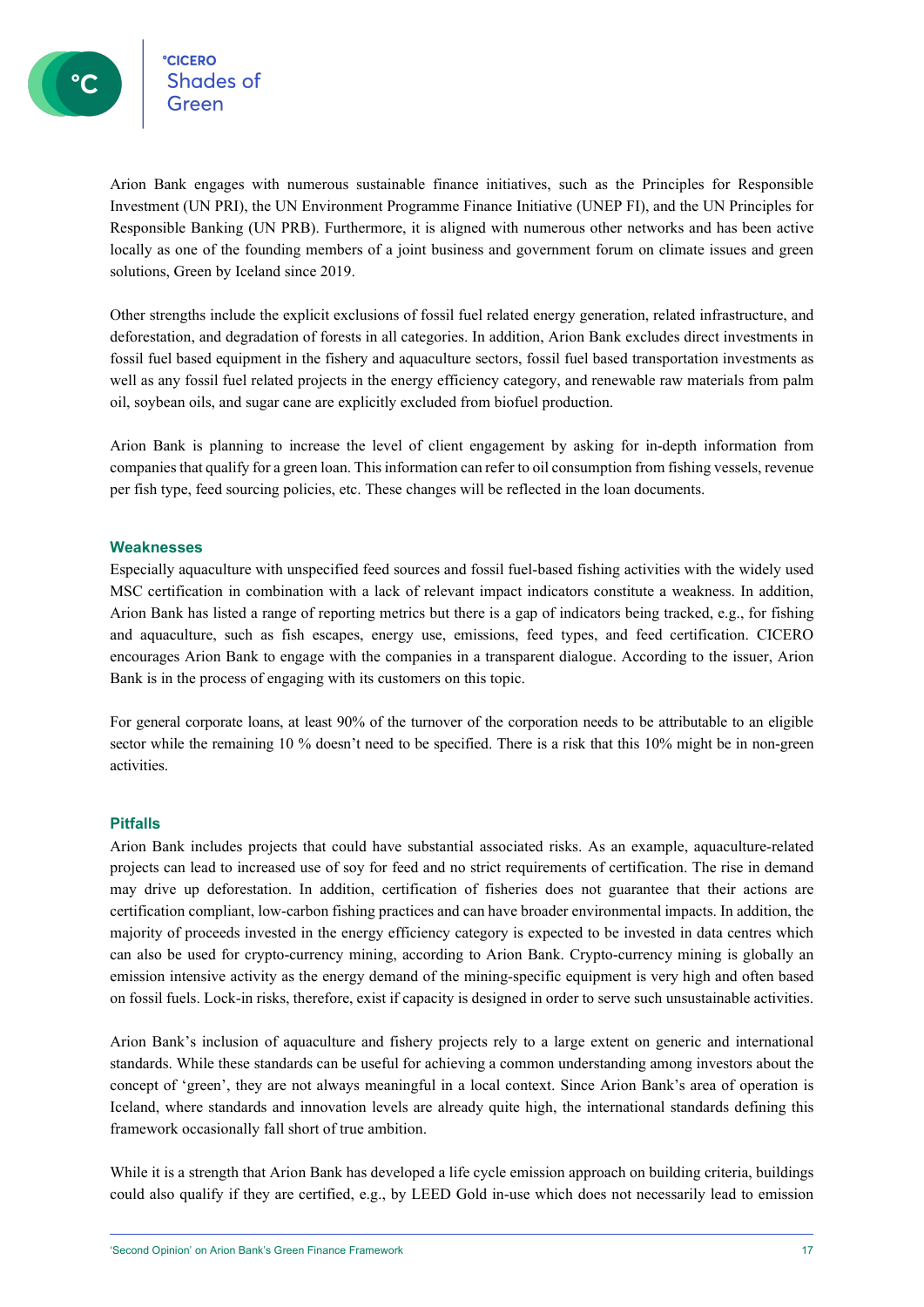**CICERO** eccero<br>Shades of

reductions. However, according to the issuer, almost no buildings are currently certified. Arion Bank informed us it will calculate the top 15% of most emission efficient buildings regularly going forward, according to the methodology report (new mortgages included and some excluded), and will update the mortgage database. In order to raise ambition, the threshold needs to be substantially improved over time. According to the issuer, the methodology paper including thresholds will be further developed and updated at least every three years. As environmental building standards in Iceland improve the threshold will change favourably in future iterations of the framework (i.e. become lower) according to the issuer. However, with a top 15% approach there is a risk of including buildings that do not increase ambitions compared to business as usual (e.g., if updated based on inaccurate information, if update frequency is not high enough or if ambitions in the housing market outside of Arion Bank's control are more ambitious). The methodology is based on the data of Arion Bank's mortgages which represent 10% of the Icelandic buildings stock only. According to the report commissioned by Arion Bank, average timber house energy use equals  $277kWh/m^2$  per year resulting in 1.28kg CO2/m2 per year – while the material impact could be low we encourage the issuer to encourage improved energy efficiency over time. In addition, buildings could be built from uncertified wood shipped to Iceland. According to the issuer, all wood buildings that are built in Iceland today are almost exclusively built with certified wood while for older buildings it is harder to assess the origin of the timber. However, the issuer assumes that the majority is from Scandinavian timber.

Arion Bank does not have eligibility criteria related to the end-use of the assets, such as the use of commercial buildings or heavy-duty vehicles which could be used by fossil fuel intensive industries, e.g., in the aluminium industry. However, Arion Bank informed us it will consider inclusion on a case-by-case basis and also take into account customers transition strategies.

The net proceeds of Arion Bank Green Financing Instrument will be used to financing and re-financing eligible projects and loans. In case of general corporate loans, at least 90% of the turnover of the corporation needs to be attributable to Eligible Sectors and fulfil the respective requirements. However, in the framework, it is not clarified how the rest 10% corporation's turnover has to be generated. It may happen that the 10% of turnover is related to projects which do not comply with the eligibility criteria and/or are not considered green.

Arion Bank reports the allocation and impact of the investments and will include the methodologies in the reporting, but the methodologies are not mentioned in the framework. Arion Bank is devising their own carbon footprint methodology for their loan portfolio. It is encouraged that the bank provides full transparency on the assumptions, data sources, and applied methodologies. Biogas production and pollution prevention processes are not clearly defined, as every unique process has different emissions associated with it. A clear framework could include thresholds and regulations to select suitable processes for pollution prevention and biogas supply chain.

Arion Bank lacks specific environmental expertise in the process of reviewing the asset pool. However, the Green Asset Pool is reviewed pre-issuance by an auditor as well as the GFC. The GFC consults with environmental specialist when applicable. The reviews of the asset pool are critical because according to the issuer they are also used to screen company eligibility to receive loans for general corporate purposes. Related to this, the issuer confirms that controversial projects will be assessed particularly strictly, including with external assessment if necessary, according to the issuer. However, there is no pre-screening to identify which projects might be controversial, e.g., wind projects or hydropower with local resistance.

Arion Bank has recently conducted a TCFD-guided assessment of industries and sectors exposed to climate risk but are not taking into account the concept of resilience yet. However, they are planning to engage with clients on risk and resilience in 2021. Their Green Residential Screening methodology includes a threshold for resilience but concludes that currently sufficient data is not available to apply it. CICERO Green encourages Arion Bank to apply climate scenario analysis and conduct in-depth climate risk screenings.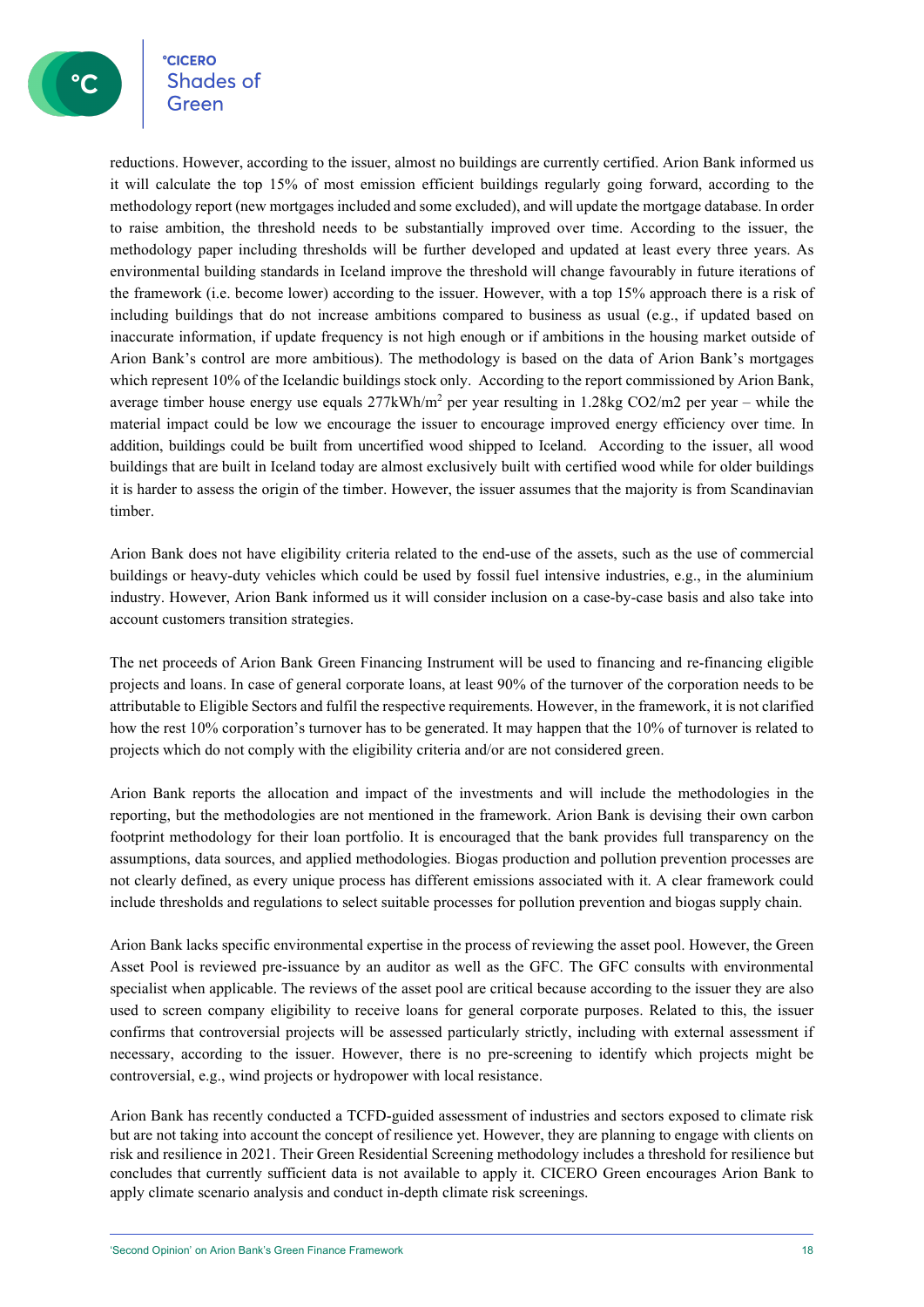C

# **Appendix 1:**  Referenced Documents List

| Document Document Name<br>Number |                                                                                                                                | Description                                                                                                                                                                                                                                                                                                |  |  |  |  |
|----------------------------------|--------------------------------------------------------------------------------------------------------------------------------|------------------------------------------------------------------------------------------------------------------------------------------------------------------------------------------------------------------------------------------------------------------------------------------------------------|--|--|--|--|
| 1                                | Green Financing Framework (June<br>2021)                                                                                       | Document that outlines the use of proceeds, project selection,<br>proceed management, and reporting procedures for Green<br>Finance mechanisms issued by Arion Bank.                                                                                                                                       |  |  |  |  |
| 2                                | Arion Bank Summary of ESG ratings<br>(09.2020)                                                                                 | Summary of Reitun's ESG rating for Arion Bank highlighting<br>and exemplifying its performance and comparing it to other<br>financial institutions domestically.                                                                                                                                           |  |  |  |  |
| 3                                | Arion Bank ESG Rating (09.2020)                                                                                                | Full document reporting the results of the analysis of ESG<br>ratings for Arion Bank.                                                                                                                                                                                                                      |  |  |  |  |
| 4                                | beginning of agreement                                                                                                         | Form for assessment of suppliers at the Form for suppliers to fill out which includes general<br>information, as well as questions on environmental, equality<br>and employment law issues.                                                                                                                |  |  |  |  |
| 5                                |                                                                                                                                | Corporate Governance Statement 2019 Document detailing Arion Bank's governance structure, legal<br>frameworks, also relating to internal controls, auditing and<br>accounting, ethics, and sustainability.                                                                                                 |  |  |  |  |
| 6                                | Credit rules: Chapter 7. Disclosure by<br>legal entities                                                                       | Document detailing the disclosure required by legal entities<br>(loan applicants) in general, but also in specific circumstances.                                                                                                                                                                          |  |  |  |  |
| 7                                | Chapter 2 of Arion Bank's Credit<br>Investment Strategy 2020 Corporate<br>and Investment Banking (CIB)                         | Document outlining the evaluation of non-financial aspects<br>of their investment policy (loans).                                                                                                                                                                                                          |  |  |  |  |
| 8                                | Arion Bank's Sustainability<br>Policy<br>(https://www.arionbanki.is/english/aboutargets.<br>t-us/organization/sustainability/) | Online policy which details their commitments, its<br>environment and climate policy, including their short-term                                                                                                                                                                                           |  |  |  |  |
| 9                                | glish/sustainability/responsible-<br>banking/)                                                                                 | Annual and Sustainability Report 2019 Document providing data from 2019 about non-financial<br>(https://arsskyrsla2019.arionbanki.is/en information and the GRI Index, as well as their commitments,<br>certifications and qualifications, and their relevant activities in<br>the area of sustainability. |  |  |  |  |
| 10                               | Arion Bank website<br>https://www.arionbanki.is/english/                                                                       | General information about the Bank                                                                                                                                                                                                                                                                         |  |  |  |  |
| 11                               | - METHODOLOGY PAPER                                                                                                            | GREEN RESIDENTIAL BUILDINGS This report describes the methodologies used to establish a<br>carbon intensity threshold from the current building stock,<br>taking into account operational and embodied carbon<br>emissions                                                                                 |  |  |  |  |